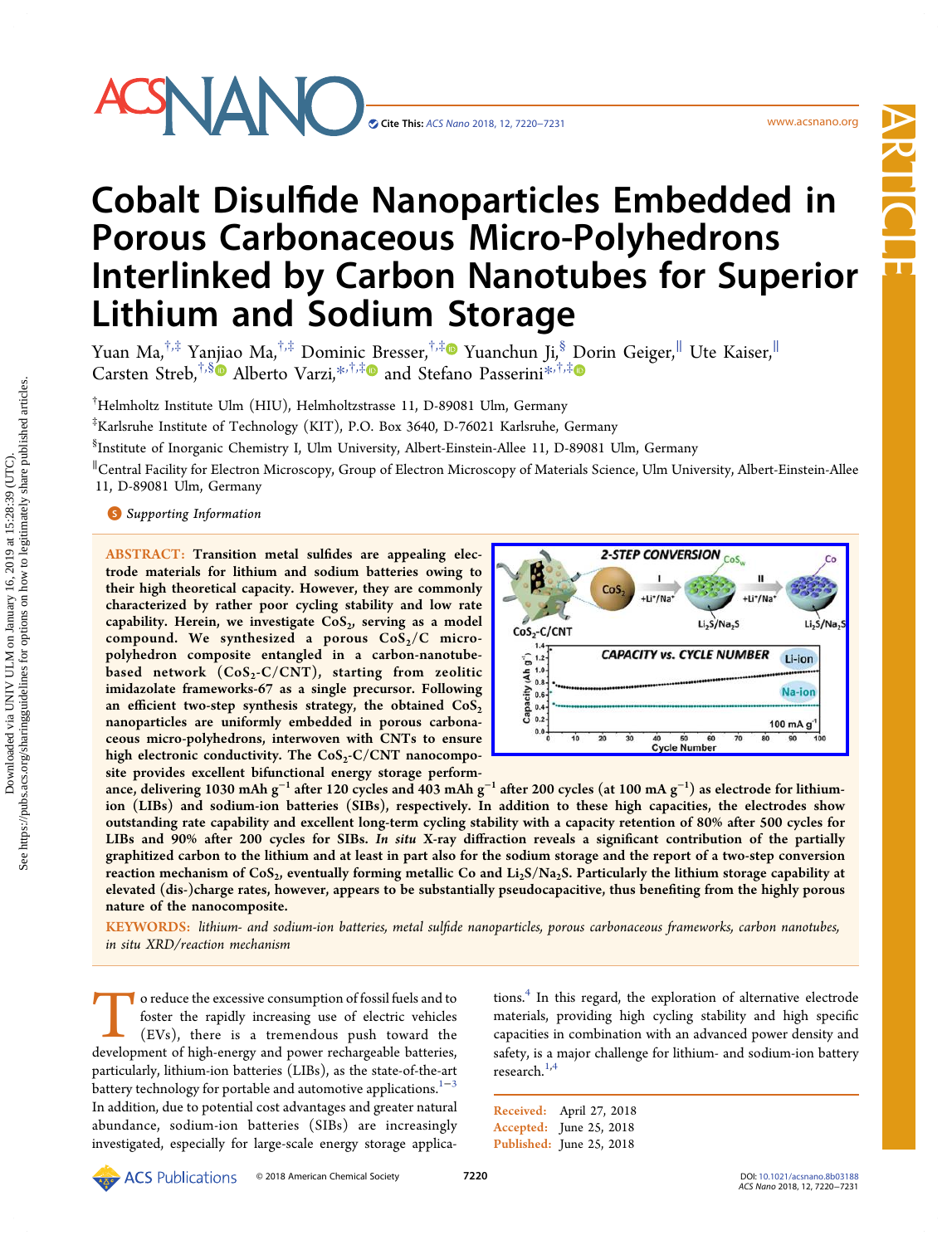<span id="page-1-0"></span>Scheme 1. Schematic drawing of the formation process to obtain the  $CoS_2-C/CNTs$  nanocomposite.



To address LIBs'/SIBs' issues, many alternative electrode materials have been developed during the past decade, such as transition metal oxides/sulfides/phosphides, even metal phos-phonates.<sup>[5](#page-10-0)−[8](#page-10-0)</sup> Transition metal sulfides (TMSs, e.g., FeS<sub>2</sub>, CoS<sub>2</sub>, MnS, ZnS, and  $MoS<sub>2</sub>$ ) are promising alternative active materials, as they provide improved safety and higher theoretical capacity, arising from the conversion reaction, which leads to the formation of metallic TM and  $Li/Na$  sulfides.<sup>5</sup> [Compared to](#page-10-0) other conversion materials such as oxides, the metal−sulfur bonds are more easily broken during the conversion reaction with lithium or sodium, thus promising enhanced reaction kinetics.<sup>9</sup> Among the diff[erent TMSs, substantial research e](#page-10-0)fforts have been devoted to cobalt disulfide  $(CoS<sub>2</sub>)$  as an ideal model compound for both lithium and sodium storage, providing a large theoretical capacity (870 mAh  $g^{-1}$  for both LIBs and SIBs) and high conductivity.<sup>10</sup> Nevertheless,  $CoS_2$ -based anodesjust like other transition metal sulfides-suffer from serious drawbacks such as (i) severe volume variation upon repeated (de)lithiation or (de)sodiation, resulting in electrode pulverization and, thus, poor cycling stability, and (ii) rapid specific capacity fading due to polysulfide dissolution in the electro-lyte.<sup>10</sup> [In order to improve the electrochemical performance of](#page-10-0) metal sulfide-based electrodes, many strategies have been proposed. According to previous works, downsizing the metal sulfide particles to the nanoscale could significantly reduce the mechanical stress associated with the conversion reaction, thus relieving the pulverization issue.<sup>[10,11](#page-10-0)</sup> Most importantly, employing a porous carbon matrix (e.g., graphene or carbon nanotubes; CNTs) to host the TMS nanoparticles or embedding them in a carbon shell could further improve the electrochemical performance by increasing the electronic conductivity, capturing/adsorbing the polysulfide intermediates, and avoiding the agglomeration of the TMS nanoparticles.<sup>[6](#page-10-0),[7](#page-10-0),[10,12](#page-10-0)</sup> In addition, the use of a carbonaceous structure can also lead to (i) reduced diffusion pathways for ions and (ii) improved flexibility to compensate the volume expansion, thus improving both cycling stability and reversibility of the conversion reaction.<sup>6,7,9,1</sup> According to these benefits, the fabrication of composite materials by embedding, for instance, nanoscale  $CoS<sub>2</sub>$  particles in a carbon matrix is an appealing approach to improve both LIB and SIB performance.

Metal organic frameworks (MOFs), a class of porous inorganic−organic hybrid materials, have been widely employed for many applications (e.g., gas separation/storage, drug delivery, and catalysis) because of their high surface area, porous structure, and large pore volume.<sup>[13](#page-10-0)–[15](#page-10-0)</sup> Especially in energy storage, previously reported works have demonstrated that MOFs can act as template precursors for the synthesis of micro/ nanostructured active materials, such as porous carbons with metal or metal oxide/sulfide composite materials.<sup>14</sup> [Further](#page-10-0)more, through the optimization of annealing conditions, advanced micro/nanostructures could be obtained. Prime

examples are MOF-based metal nanoparticles uniformly embedded in a porous carbon matrix linked by CNTs.<sup>[12,14](#page-10-0)</sup> Therefore, it is a promising strategy to prepare a composite of nanostructured  $CoS<sub>2</sub>$  embedded in carbon by using a single Cobased MOF as precursor, e.g., zeolitic imidazolate frameworks-67 (ZIF-67), which is rich in carbon and metallic cobalt and easily synthesized.<sup>16</sup> Wang et al. fi[rst developed a self-templated](#page-10-0) method (ZIF-67 as template) for the preparation of porous  $CoS<sub>2</sub>/C$  micro-polyhedrons that delivered an initial reversible capacity of approximately 700 mAh  $g^{-1}$  and a capacity of 560 mAh g<sup>-1</sup> (50th cycle) at a specific current of 100 mA g<sup>-1</sup> in  $LIBs.<sup>10</sup>$  [However, these electrodes showed a relatively low](#page-10-0) capacity and poor cycling stability (below 80% capacity retention after 50 cycles), possibly arising from the low conductivity of the carbon matrix. Using the same ZIF-67 as the parental compound, Lou and co-workers reported a hollow Co/C nanohybrid with CNTs by introducing reducing gas  $(H_2)$ during the annealing step.<sup>12</sup> The resulting  $CoS_2/C$  exhibits improved LIB performance due to the high graphitization degree. Li et al. also fabricated "dragon fruit"-like nanostructured  $CoS<sub>2</sub>/C$  from ZIF-67, which could maintain a capacity of 510 mAh  $g^{-1}$  (~90% capacity retention) after 100 cycles as anode for  ${\rm SIBs.}^{17}$  [Despite these continuous improvements, it is still a great](#page-10-0) challenge to fabricate advanced nanostructured  $CoS<sub>2</sub>/C$ composites, especially including highly conductive CNT networks using a facile method, and simultaneously meeting both LIBs' and SIBs' demands.

In the present work, we report an efficient and high-yield twostep synthesis starting from a ZIF-67 precursor. The fabrication route leads to  $CoS_2-C/CNT$  composites where uniform  $CoS_2$ nanoparticles are embedded in a porous carbonaceous micropolyhedron framework that is interwoven by CNTs. Interestingly, the highly conductive CNT network is generated by direct annealing in a  $N_2$  atmosphere without introducing any reducing gas and/or auxiliary agents. $12,18$  $12,18$  $12,18$  We intensively investigated the physicochemical characteristics and the electrochemical performance of this composite. As a result of the combination of many favorable characteristics, including a pore structure and optimized graphitization degree of the incorporated carbon, the as-obtained  $CoS_2-C/CNT$  nanocomposite shows excellent bifunctional energy storage performance as anode material for LIBs and SIBs. Moreover, we demonstrate that the significant pseudocapacitive charge storage leads to an improved charge transfer rate during the (de)lithiation process, while the performance in SIBs is enhanced by substituting the commonly used carbonate-based electrolyte with an ether-based one (dimethoxyethane (DME)). Finally, the underlying reaction mechanism and the corresponding structural transitions upon (de)lithiation and (de)sodiation are studied via in situ X-ray diffraction (XRD), and a multistep conversion mechanism is proposed for both cationic charge carriers.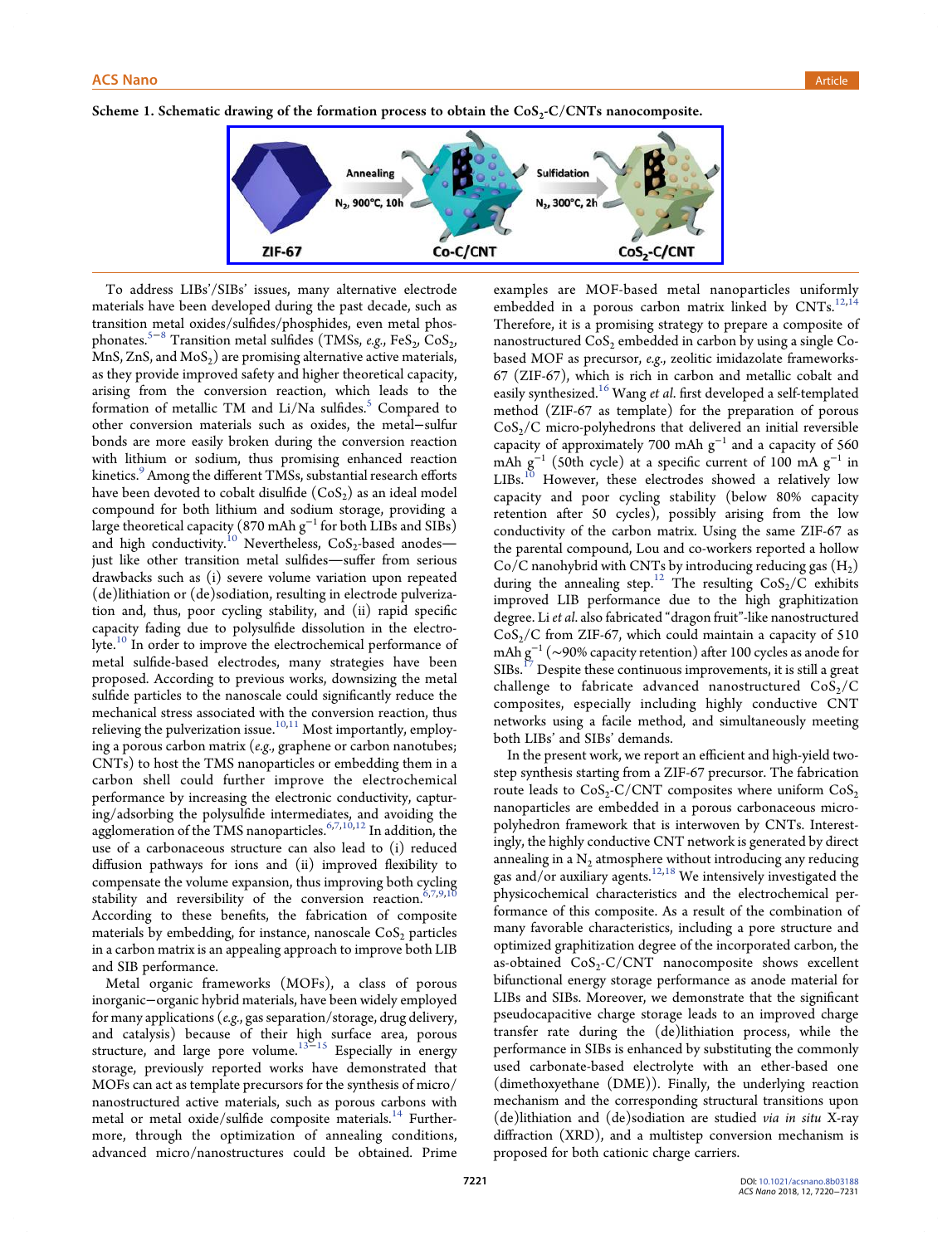#### <span id="page-2-0"></span>RESULTS AND DISCUSSION

Synthesis and Characterization of  $CoS<sub>2</sub>-C/CNT$ . The two-step synthesis process for obtaining the  $CoS_2-C/CNT$ nanocomposite is illustrated in [Scheme 1](#page-1-0). As described in detail in the [Methods section](#page-9-0), the ZIF-67 precursor was synthesized by co-precipitation of 2-methylimidizole with divalent cobalt nitrate in methanol.

Scanning electron microscopy (SEM) images show the uniform rhombic dodecahedron morphology and the smooth particle surface of the precursor (see Figure 1a). The solid inner



Figure 1. Morphological and structural features of the ZIF-67 precursor and the Co-C/CNT intermediate; SEM and (HR)TEM images of ZIF-67 (a, b) and  $Co-C/CNT$  (c−f); the lattice fringes highlighted in (f) are in good agreement with the JCPDS reference card no. 15-0806 for metallic cobalt and the characteristic (002) interlayer spacing for graphitic carbon.

structure of these micro-polyhedrons with an average size of about 300 nm is revealed by means of transmission electron microscopy (TEM, Figure 1b). In the first step of the synthesis, ZIF-67 is converted into a Co/C composite including also CNTs (Co-C/CNT). Accordingly, this step includes two subprocesses: (i) the generation and nucleation of uniform metallic Co nanoparticles and (ii) the formation of CNTs on the surface of the micro-polyhedrons and graphitized carbon (both carbon sources are derived from the organic ligands), catalyzed by the highly active metallic Co nanocatalyst and promoted by long-time calcination at relatively high temperature.<sup>[19](#page-10-0),[20](#page-11-0)</sup> The powder XRD pattern in [Figure S1](http://pubs.acs.org/doi/suppl/10.1021/acsnano.8b03188/suppl_file/nn8b03188_si_001.pdf) confirms that the intermediate is composed of metallic Co and graphitized carbon.

Further morphological and structural information are obtained from SEM and TEM analysis. The SEM images displayed in Figure 1c,d show that the Co-C/CNT composite retains the original size and micro-polyhedron shape of the ZIF-67 precursor, although a much rougher surface is obtained after annealing. Interestingly, the micro-polyhedron particles appear entangled in a network of CNTs with an outer diameter of ca. 15 nm. From the TEM micrograph (Figure 1e), the metallic Co nanoparticles are homogeneously dispersed within the micropolyhedron carbon particles, which, in turn, are connected by the CNTs.[10,18](#page-10-0) Meanwhile, a statistical TEM analysis of the particle size, presented in [Figure S2a and b,](http://pubs.acs.org/doi/suppl/10.1021/acsnano.8b03188/suppl_file/nn8b03188_si_001.pdf) revealed that the metallic Co nanoparticles have a size of ca. 20−26 nm, indicating a slight particle agglomeration, probably due to the high annealing temperature of the pure Co-based ZIFs.<sup>[10](#page-10-0),[18](#page-10-0)</sup> However, the dark metallic Co nanoparticles are uniformly coated by a thin graphitized carbon layer (with the d-spacing of 0.34 nm

corresponding to the  $C(002)$  plane, as shown in Figure 1f). The encapsulated dark nanoparticles with interlayer distances of  $\sim$ 0.2 and  $\sim$ 0.17 nm could be attributed to the (111) and (200) lattice planes of cubic metallic Co (JCPDS card no. 15-0806), respectively.

Next, in order to obtain electrochemically active  $CoS<sub>2</sub>$ , the Co-C/CNT composite was oxidized with elemental sulfur under mild conditions.<sup>12</sup> [The powder XRD pattern shown in](#page-10-0) Figure 2



Figure 2. Powder XRD pattern of  $CoS_2-C/CNT$ . The references for CoS<sub>2</sub> (JCPDS card no. 89-3056) and graphite (JCPDS card no. 75-1621) are shown at the bottom.

is consistent with cubic  $\cos_2$  (JCPDS card no. 89-3056) and graphitic carbon (JCPDS card no. 75-1621). Accordingly, the final product is denoted as  $CoS_2-C/CNT$ . We may note that the sample contains also some elemental sulfur according to the Xray photoelectron spectroscopy (XPS) analysis [\(Figure S3](http://pubs.acs.org/doi/suppl/10.1021/acsnano.8b03188/suppl_file/nn8b03188_si_001.pdf)), at least at the sample surface, which did not react with the contained metallic cobalt. To further analyze the nanocomposite, we employed SEM and TEM [\(Figure 3\)](#page-3-0). According to [Figure 3a](#page-3-0), the  $CoS_2-C/CNT$  particles have a rather uniform micro-polyhedron shape, indicating that the original shape of the parent compounds (i.e., the initial ZIF-67 precursor and the Co-C/CNT intermediate) is retained. The SEM images collected at higher magnification [\(Figure 3b](#page-3-0),c) display a relatively rough surface for the quasi-polyhedron-shaped particles intertwined via the CNTs. The TEM micrographs [\(Figure 3d](#page-3-0)−f) reveal that the metal sulfide particles (dark dots) are uniformly embedded in the carbonaceous micro-polyhedron particles. Also, upon conversion of metallic Co to  $CoS<sub>2</sub>$ , no evident change in size of the nanoparticles can be observed (see [Figure S2c,d](http://pubs.acs.org/doi/suppl/10.1021/acsnano.8b03188/suppl_file/nn8b03188_si_001.pdf)). Furthermore, similarly to the morphology observed for Co-C/ CNT ([Figure 3](#page-3-0)f,g) also for  $CoS_2-C/CNT$  the CNTs serve as a linkage between the carbonaceous micro-polyhedron particles, and the CNTs retain an average outer diameter of ca. 15 nm after sulfidation. The high-resolution transmission electron microscopy (HRTEM) micrographs, displayed in [Figure 3](#page-3-0)h,i, reveal the lattice fringes of crystalline  $CoS_2$  with a d-spacing of 0.25 nm for the (210) lattice plane. Moreover, the walls of the bamboolike CNTs, with a thickness of around 3.5 nm (inner diameter of ca. 10 nm), reveal multiwall features and several crystalline defects between the cracked lattice fringes.<sup>21</sup> [From](#page-11-0) [Figure 3i](#page-3-0) it can be seen that the carbon layer, composed of graphitic and amorphous sections, is wrapped around the  $CoS<sub>2</sub>$  nano-particle.<sup>[21,22](#page-11-0)</sup> Overall, the  $(H\hat{R})$ TEM analysis reveals that the  $\cos_2$  particles are mostly wrapped or coated with a carbon layer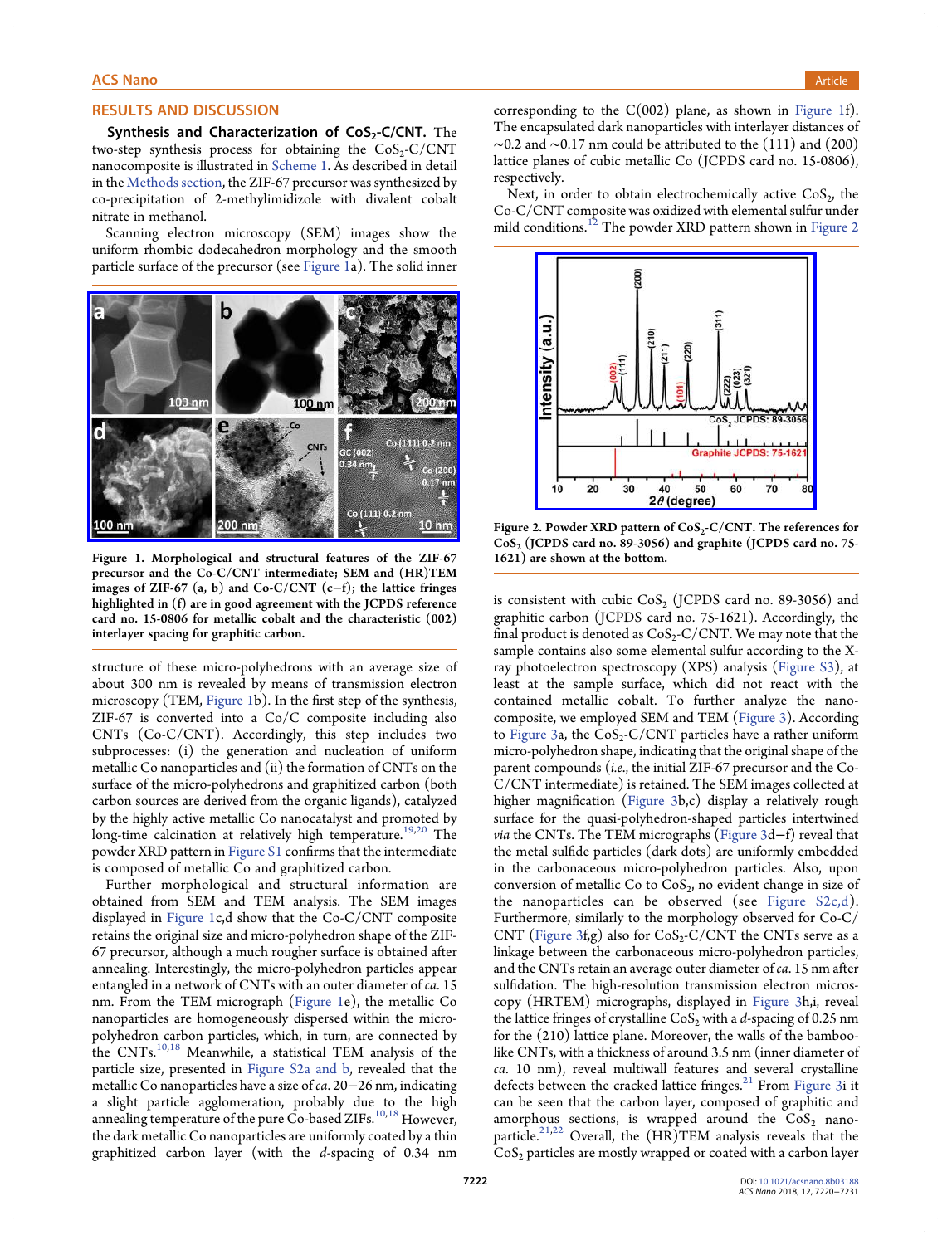<span id="page-3-0"></span>

Figure 3. Morphological and structural features of  $CoS_2-C/CNT$ : (a−c) SEM images and (d−f) TEM micrographs at different magnifications; (g−i) HRTEM micrographs (AC = amorphous carbon and  $GC =$  graphitized carbon).

and remain inside the micro-polyhedrons. The energydispersive X-ray spectroscopy (EDX) mapping recorded in [Figure S4](http://pubs.acs.org/doi/suppl/10.1021/acsnano.8b03188/suppl_file/nn8b03188_si_001.pdf) further confirms the uniform distribution of Co, S, and C within the  $CoS_2-C/CNT$  nanocomposite.

Thermogravimetric analysis (TGA) was performed to determine the CoS<sub>2</sub> content in the as-prepared  $CoS<sub>2</sub>-C/CNT$ composite. As shown in [Figure S5](http://pubs.acs.org/doi/suppl/10.1021/acsnano.8b03188/suppl_file/nn8b03188_si_001.pdf), 30 wt % of solid residue was obtained after conducting TGA in air. Considering the formation of  $Co_3O_4$ , we can estimate the amount of  $Co_5$  in  $CoS_2-C/CNT$  to around 46 wt %, which is in good agreement with the elemental analysis performed by inductively coupled plasma optical emission spectroscopy (ICP-OES) and EDX (see [Table S1](http://pubs.acs.org/doi/suppl/10.1021/acsnano.8b03188/suppl_file/nn8b03188_si_001.pdf)).[12](#page-10-0),[20](#page-11-0) The Raman spectrum [\(Figure S6\)](http://pubs.acs.org/doi/suppl/10.1021/acsnano.8b03188/suppl_file/nn8b03188_si_001.pdf) reveals four distinct bands: the peak at 389 cm<sup>-1</sup> can be assigned to  $CoS<sub>2</sub>$ , while the 2D-peak at higher wavenumbers  $(2659 \ \mathrm{cm^{-1}})$  as well as the D- and G-bands, respectively at 1333 and 1582  $\rm cm^{-1}$ , are typical of partially graphitic carbon.<sup>[23](#page-11-0),[24](#page-11-0)</sup> Interestingly, the intensity of the D-peak is slightly lower than the G-peak, suggesting, in combination with the presence of the 2D band, a relatively high content of sp<sup>2</sup>-hybridized carbon.<sup>[25,26](#page-11-0)</sup> The determination of the electronic conductivity reveals that the presence of such well-graphitized carbon leads to a relatively high conductivity of 1.2  $S$  cm<sup>-1</sup> (see [Table S2](http://pubs.acs.org/doi/suppl/10.1021/acsnano.8b03188/suppl_file/nn8b03188_si_001.pdf), including also a comparison with comparable composites), which is presumably beneficial for its performance as lithium- and sodium-ion electrodes.

In addition, the surface area and pore size distribution of  $CoS_2-C/CNT$  were quantified by  $N_2$  sorption ([Figure S7](http://pubs.acs.org/doi/suppl/10.1021/acsnano.8b03188/suppl_file/nn8b03188_si_001.pdf)). CoS2-C/CNT features a moderate specific Brunauer−Emmett− Teller (BET) surface area of 139.7  $\text{m}^2$  g<sup>-1</sup> (see [Figure S7a\)](http://pubs.acs.org/doi/suppl/10.1021/acsnano.8b03188/suppl_file/nn8b03188_si_001.pdf). The pore size distribution, calculated according to the Barrett− Joyner−Halenda (BJH) method (see [Figure S7b\)](http://pubs.acs.org/doi/suppl/10.1021/acsnano.8b03188/suppl_file/nn8b03188_si_001.pdf), reveals the hierarchical micro/mesoporosity of  $\text{CoS}_2\text{-C/CNT}$ , with pore size centered at ~1.9 and ~13 nm.<sup>[27,28](#page-11-0)</sup> The smaller pores presumably result from the presence of the amorphous carbon

micro-polyhedrons, while the relatively larger pores are, in fact, in good agreement with the inner diameter of the CNTs and/or may result from the connection of adjacent small pores. $2^{2}$ 

Characterization as Lithium-Ion Active Material and in Situ XRD Analysis. The electrochemical performance of the  $CoS<sub>2</sub>-C/CNT$  composite was first investigated as active material for lithium-based batteries. The results for the initial cyclic voltammetry (CV) are shown in Figure 4a. In the initial cathodic



Figure 4. Electrochemical performance of  $CoS_2-C/CNT$ -based electrodes in lithium half-cell configuration. (a) Cyclic voltammetry conducted in a potential range of 0.01−3.0 V for six cyclic sweeps (scan rate:  $0.1 \text{ mV s}^{-1}$ ). (b) (Dis-)charge profiles for the first five galvanostatic cycles at a specific current of 100 mA  $g^{-1}$ . (c) "Capacity vs cycle number" plot for 120 galvanostatic cycles, applying a constant specific current of 100 mA g<sup>-1</sup>. (d) Selected (dis-)charge profiles for the 20th, 30th, 40th, 50th, 60th, 70th, 80th, 90th, 100th, 110th, and 120th cycle. (e) Rate capability test, applying various specific currents ranging from 50 to 2500 mA g<sup>-1</sup> for 185 cycles in total. (f) "Capacity vs cycle number" plot for electrodes subjected to a specific current of 1000 mA  $g^{-1}$  for 500 cycles.

scan, the three peaks at ca. 1.59, 1.16, and 0.96 V can be attributed to the reduction of  $CoS_2$  to  $Co<sup>0</sup>$  and  $Li<sub>2</sub>S<sup>30</sup>$  $Li<sub>2</sub>S<sup>30</sup>$  $Li<sub>2</sub>S<sup>30</sup>$ Furthermore, a small peak centered at around 0.72 V is observed, and the corresponding oxidation peak appears at 1.34 V in the initial anodic scan. Kong et al. proposed that the peak at 0.72 V can be assigned to the formation of the solid electrolyte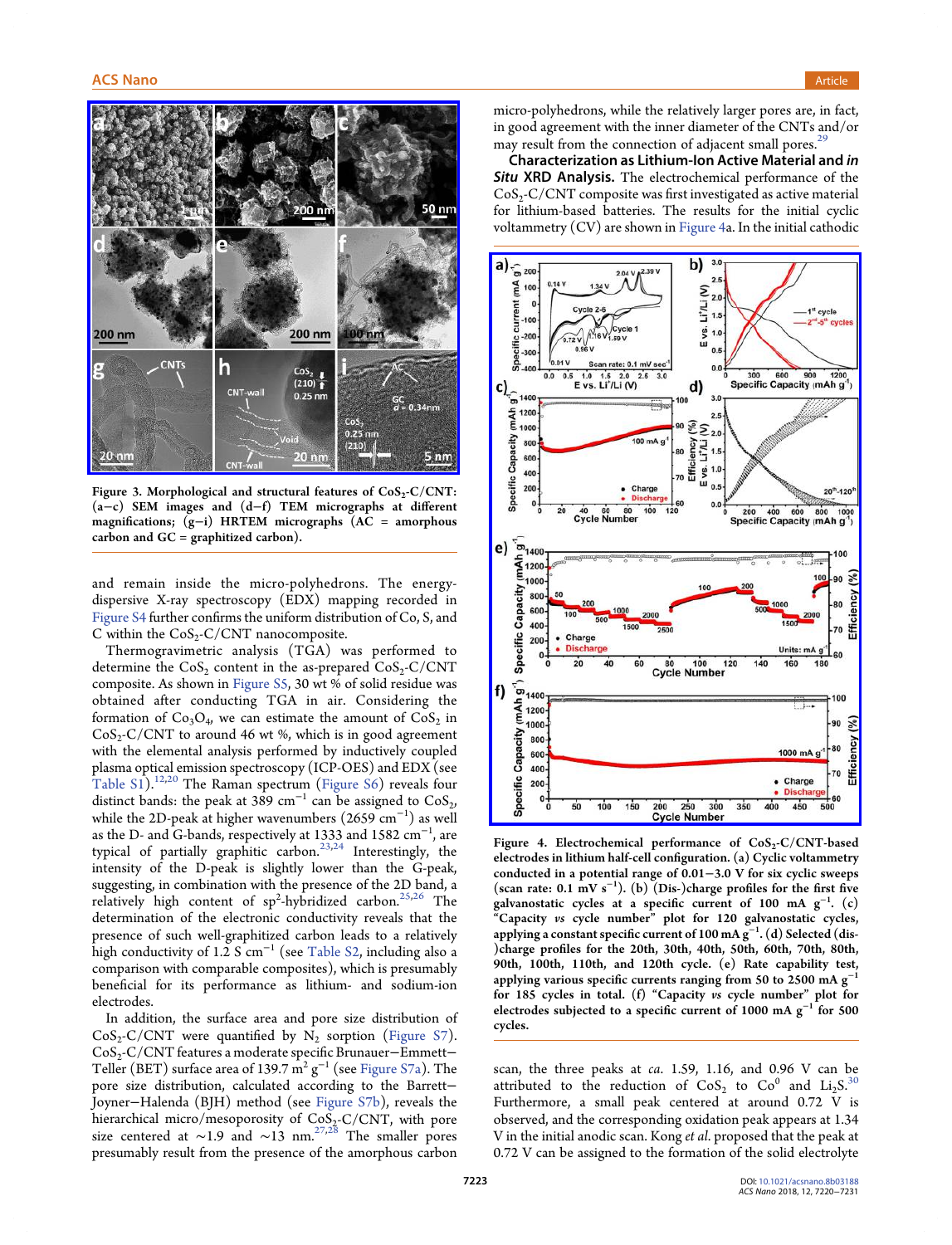<span id="page-4-0"></span>interphase (SEI), while its related anodic peak (1.34 V) corresponds to the partial decomposition of the SEI layer. $31$ However, the origin of this peak couple will be discussed later based on in situ powder XRD analysis. The peak below 0.4 V may be ascribed to the lithium-ion intercalation/insertion into the carbon (including the conductive additive), which is further confirmed by the minor peak at 0.14 V for the subsequent anodic sweep.<sup>[32,33](#page-11-0)</sup> The two intense features at 2.04 and 2.39 V can be assigned to the resulfidation of  $Co^0$  to form the metal sulfide. For the subsequent cycles, besides a slight upshift of the reduction peaks to about 1.75 and 1.32 V, the CVs essentially overlap, confirming the promising reversibility of the  $CoS_2-C/CNT$ anode materials during repeated  $(de)$ lithiation.<sup>[32](#page-11-0)</sup>

[Figure 4b](#page-3-0) shows the initial five (dis-)charge profiles, for electrodes subjected to galvanostatic cycling. Several short plateaus are detected, which are in good agreement with the redox processes observed in the CV experiment. In the first cycle, the  $CoS_2-C/CNT$ -based electrode provides a large discharge and charge specific capacity of 1339 and 860 mAh  $\rm g^{-1}$ , respectively. The reversible capacity is slightly lower than the theoretical value of 870 mAh  $g^{-1}$ , not least due to the carbon component $34$  [\(representing slightly more than half of the total](#page-11-0) active material), which is included for the calculation of the capacity obtained, but contributes only about 500 mAh  $g^{-1}$ reversible capacity in the first cycle ([Figure S8](http://pubs.acs.org/doi/suppl/10.1021/acsnano.8b03188/suppl_file/nn8b03188_si_001.pdf)). The rather low Coulombic efficiency of 64.2% is attributed to (i) the formation of the SEI layer and (ii) the partial irreversibility of the conversion  $(CoS<sub>2</sub>)$  and/or insertion (C and CNT) processes (see also [Figure S8\)](http://pubs.acs.org/doi/suppl/10.1021/acsnano.8b03188/suppl_file/nn8b03188_si_001.pdf). Interestingly, the Coulombic efficiency rapidly increases to 94% in the second cycle and 99% in the fifth cycle, confirming that these irreversible processes are limited to the initial (de)lithiation cycle. [Figure 4](#page-3-0)b also reveals the overlapping potential profiles of the second to fifth cycles, corresponding to the CV measurement, and the  $CoS_2-C/CNT$ electrode has excellent reversibility during repeated (de) lithiation. The extended galvanostatic (dis-)charge testing ([Figure 4c](#page-3-0)) revealed an excellent cycling stability for  $CoS_2-C$ / CNT. Initially, the specific capacity slightly decreased to around 700 mAh  $g^{-1}$  between the fifth and the 20th cycle prior to a continuous increase up to the 120th cycle, after which it eventually stabilizes at *ca*. 1030 mAh  $\rm g^{-1}$ .

Considering the evolution of the corresponding potential profiles [\(Figure 4](#page-3-0)d) reveals that the capacity increase mainly originates from an increase in discharge capacity at rather low (*i.e.*, <0.8 V) and in charge capacity at rather high (>2.3 V) potentials. We assign this capacity growth in large part to the "quasi-reversible" SEI formation, reported earlier for other conversion materials[.22](#page-11-0),[25,35,36](#page-11-0) Nevertheless, the Coulombic efficiency of this hybrid anode still is higher than 99% between the 10th and 60th cycle, before slightly declining to 98% toward the 120th cycle. The ex situ SEM analysis of cycled electrodes based on  $CoS_2-C/CNT$  after 60 and 120 cycles [\(Figure S9a and](http://pubs.acs.org/doi/suppl/10.1021/acsnano.8b03188/suppl_file/nn8b03188_si_001.pdf) [b](http://pubs.acs.org/doi/suppl/10.1021/acsnano.8b03188/suppl_file/nn8b03188_si_001.pdf), respectively) shows that the initial micro-polyhedron particle shape is lost upon cycling, presumably due to the volume changes.[22,37](#page-11-0) Moreover, [Figure S9b](http://pubs.acs.org/doi/suppl/10.1021/acsnano.8b03188/suppl_file/nn8b03188_si_001.pdf) nicely reveals the formation of a thick SEI layer after 120 cycles, far thicker than the SEI layer formed after 60 cycles [\(Figure S9a\)](http://pubs.acs.org/doi/suppl/10.1021/acsnano.8b03188/suppl_file/nn8b03188_si_001.pdf), which is in agreement with our explanation concerning the origin of the increase in capacity. Both these phenomena of ex situ SEM analysis can account for the decreased Coulombic efficiency observed between the 60th and 120th cycle. $22,37$  $22,37$  $22,37$ 

is of great importance. Accordingly, we subjected  $CoS_2-C$ CNT-based electrodes to varying specific currents, ranging from 50 to 2500 mA g<sup>-1</sup>. As depicted in [Figure 4](#page-3-0)e, the electrodes present a stable performance at all C rates investigated. For specific currents of 50, 100, 200, 500, 1000, 1500, and 2000 mA  $g^{-1}$ , an average specific capacity of around 730, 664, 620, 582, 535, 492, and 461 mAh  $g^{-1}$  is obtained, respectively. For the highest applied current of 2500 mA  $\rm g^{-1}$ , the electrode can still deliver 433 mAh  $g^{-1}$ . When the current is subsequently lowered back to 100 mA  $\rm g^{-1}$ , a specific capacity of 690 mAh  $\rm g^{-1}$  (82nd cycle) is observed, indicating a good capacity retention. Afterward a steady capacity increase is observed once more, reaching 917 mAh g<sup>-1</sup> at the 124th cycle. Accordingly, the capacity values for the second C rate test slightly increased to ca. 864, 732, 612, 533, and 470 mAh g<sup>-1</sup> at 200, 500, 1000, 1500, and 2000 mA  $\rm g^{-1}$ , respectively. After decreasing the current once again from 2000 to 100 mA  $g^{-1}$ , the specific capacity slightly increased further up to 992 mAh  $g^{-1}$  for the 185th cycle, revealing that the  $CoS_2-C/CNT$  composite electrode can maintain excellent stability and reversibility, even after undergoing two intervals of elevated C rate cycling. Additionally, the long-term cycling stability under a high current density of 1000 mA g<sup>-1</sup> was also evaluated (see [Figure 4f](#page-3-0)). It is worth noting that  $CoS_2-C/CNT$  consistently delivers more than ~460 mAh g<sup>-1</sup> for 500 cycles and up 500 mAh g<sup>−</sup><sup>1</sup> for the last 220 cycles (280− 500th) with Coulombic efficiency approaching 100% from the fifth to the 500th cycle. Overall, after 500 cycles a capacity retention of about 80% can be observed (with respect to the second cycle). A comparison of the Li-ion storage performance with previous studies on  $CoS_2$  or  $CoS_2$ -based composite is provided in [Tables S3 and S4](http://pubs.acs.org/doi/suppl/10.1021/acsnano.8b03188/suppl_file/nn8b03188_si_001.pdf), indicating the superior electrochemical performance of  $CoS_2-C/CNT$  in terms of cycling stability and rate capability with regard to the great majority of previous works.

In order to better understand the excellent rate performance, we performed a kinetic study by means of cyclic voltammetry ([Figure 5\)](#page-5-0). Generally, the total Li-ion charge storage includes two contributions: diffusion- (intercalation/conversion/alloying process) and (pseudo)capacitive-controlled charge stor-age.<sup>38</sup> [The pseudocapacitive contribution can be qualitatively](#page-11-0) demonstrated on the basis of CV experiments when applying varying scan rates.<sup>[38](#page-11-0)−[40](#page-11-0)</sup>

[Figure 5](#page-5-0)a and [Figure S10](http://pubs.acs.org/doi/suppl/10.1021/acsnano.8b03188/suppl_file/nn8b03188_si_001.pdf) show the CV data for the different sweep rates and show that the general shape is retained between 0.1 and 1.0 mV s<sup>−</sup><sup>1</sup> ([Figure 5a](#page-5-0)), indicating minor polarization at these rates. According to previous studies by Dunn and co-workers,<sup>[39,40](#page-11-0)</sup> one can obtain the degree of the pseudocapacitive contribution by determining the relationship between the measured peak current  $(i)$  and the scan rate  $(v)$  according to the following formulas:

$$
i = av^b \tag{1}
$$

$$
\log i = b \log v + \log a \tag{2}
$$

where *a* is a constant. *b* is determined by the slope of log *i* vs log  $\nu$ (see [Figure 5](#page-5-0)b and eq 2). A b value of 0.5 or 1.0 indicates an ideal diffusion-dominated process or a surface-determined, capaci-tive-controlled behavior, respectively.<sup>[38](#page-11-0)−[40](#page-11-0)</sup> The calculated b values for  $CoS_2-C/CNT$  are displayed in [Figure 5b](#page-5-0). Values of 0.85 and 0.73 are found for the cathodic and anodic current peaks, respectively, suggesting that both diffusion-limited charge storage and capacitive behavior contribute to the observed capacities. Furthermore, by dividing the current response  $i$  at a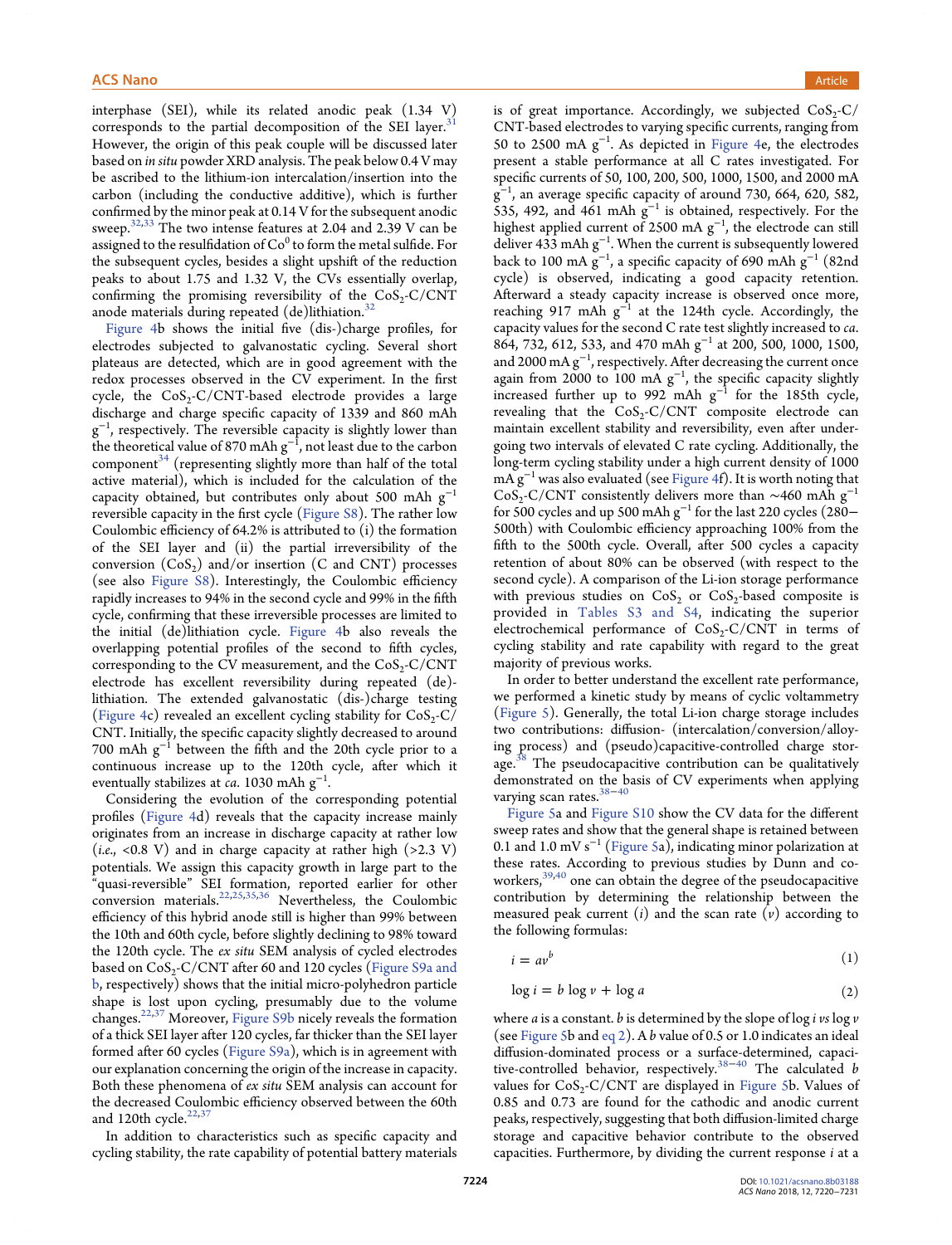<span id="page-5-0"></span>

Figure 5. Kinetic analysis of the lithium storage contributions for CoS<sub>2</sub>-C/CNT electrodes. (a) CV curves at different sweep rates. (b) Calculation of the  $b$  value (see [eqs 1](#page-4-0) and [2\)](#page-4-0)) by plotting the logarithmic peak current (log  $i$ ) vs the logarithm of the applied scan rate (log  $v$ ). (c) Illustration of the capacitive- (cyan area) and diffusion-controlled (gray area) contributions to the overall charge storage, exemplarily depicted for a scan rate of 1.0 mV  $\mathrm{s}^{-1}.$  (d) Percentage of the pseudocapacitive contribution to the overall recorded capacity as a function of the applied scan rate, ranging from 0.1 to 10.0 mV s<sup>−</sup><sup>1</sup> (see [Figure S10](http://pubs.acs.org/doi/suppl/10.1021/acsnano.8b03188/suppl_file/nn8b03188_si_001.pdf) for the corresponding CV data at scan rates of >1.0 mV  $s^{-1}$ ).

fixed potential into capacitive effect  $(k_1\nu)$  and diffusioncontrolled process  $(k_2v^{1/2})$ , the more precise percentage of capacitive contributions can be obtained using eq 3:

$$
i(V) = k_1 v + k_2 v^{1/2}
$$
 (3)

where both  $k_1$  and  $k_2$  are constants for a given voltage. The corresponding  $k_1$  value at a particular potential can be determined as the slope of the curve resulting from the plot of  $i(V)/v^{1/2}$  vs  $v^{1/2}$ , while the intercept corresponds to the  $k_2$  value. The obtained results are presented in Figure 5c, showing that ca. 64% of the total capacity (cyan area) is derived from pseudocapacitive processes for a scan rate of  $1.0 \text{ mV s}^{-1}$ . As expected, when increasing the scan rate, the capacitive contribution continuously increases, reaching values as high as 90% at 10.0 mV s<sup>-1</sup> (Figure 5d). Such high pseudocapacitive contribution presumably originates from the hierarchical porous structure and the large surface area of the carbonaceous micropolyhedrons entangled by CNTs, thus largely contributing to the excellent rate capability. $3$ 

To further investigate the electrochemical reaction mechanism of  $CoS_2-C/CNT$ , in situ XRD analysis was performed during the first lithiation (from open-circuit voltage (OCV) to 0.01 V) and delithiation (0.01 to 3.0 V). All collected XRD patterns (73 scans) are reported in Figure 6a (left panel), including the corresponding potential profile of the first cycle (right panel). Based on the different electrochemical behavior, the voltage profile can be divided into six regions, which are indicated in the waterfall XRD panel by olive patterns. In region 1 (OCV to 1.45 V, lithiation), the potential profile presents a distinct plateau (corresponding to the first cathodic peak at around 1.59 V in the CV curves, see [Figure 4](#page-3-0)a). The corresponding XRD patterns (scans 1 to 13) reveal a sharp intensity decline for the  $CoS<sub>2</sub>$  reflections, until their complete disappearance at scans 10−12 (see also Figure 6b, upper left, i.e., region 1). At the same time, a series of new reflections (27° (present as a shoulder), 31.2°, and 44.7°) appear, indicating the formation of  $Li<sub>2</sub>S$  (JCPDS card no. 01-089-1930). Furthermore, a new signal at ca. 30° evolves gradually, matching with the



Figure 6. In situ XRD analysis of galvanostatically (dis-)charged electrodes comprising CoS<sub>2</sub>-C/CNT as active material, cycled vs lithium metal. (a) Waterfall plot of the consecutively recorded XRD patterns (scans 1 to 73; in the bottom the JCPDS reference (card no. 15-0806) for metallic cobalt is given) and the corresponding (dis-)charge profile. (b) Selected regions of the waterfall plot according to the different occurring electrochemical reactions and distinguished features of the (dis-)charge profile.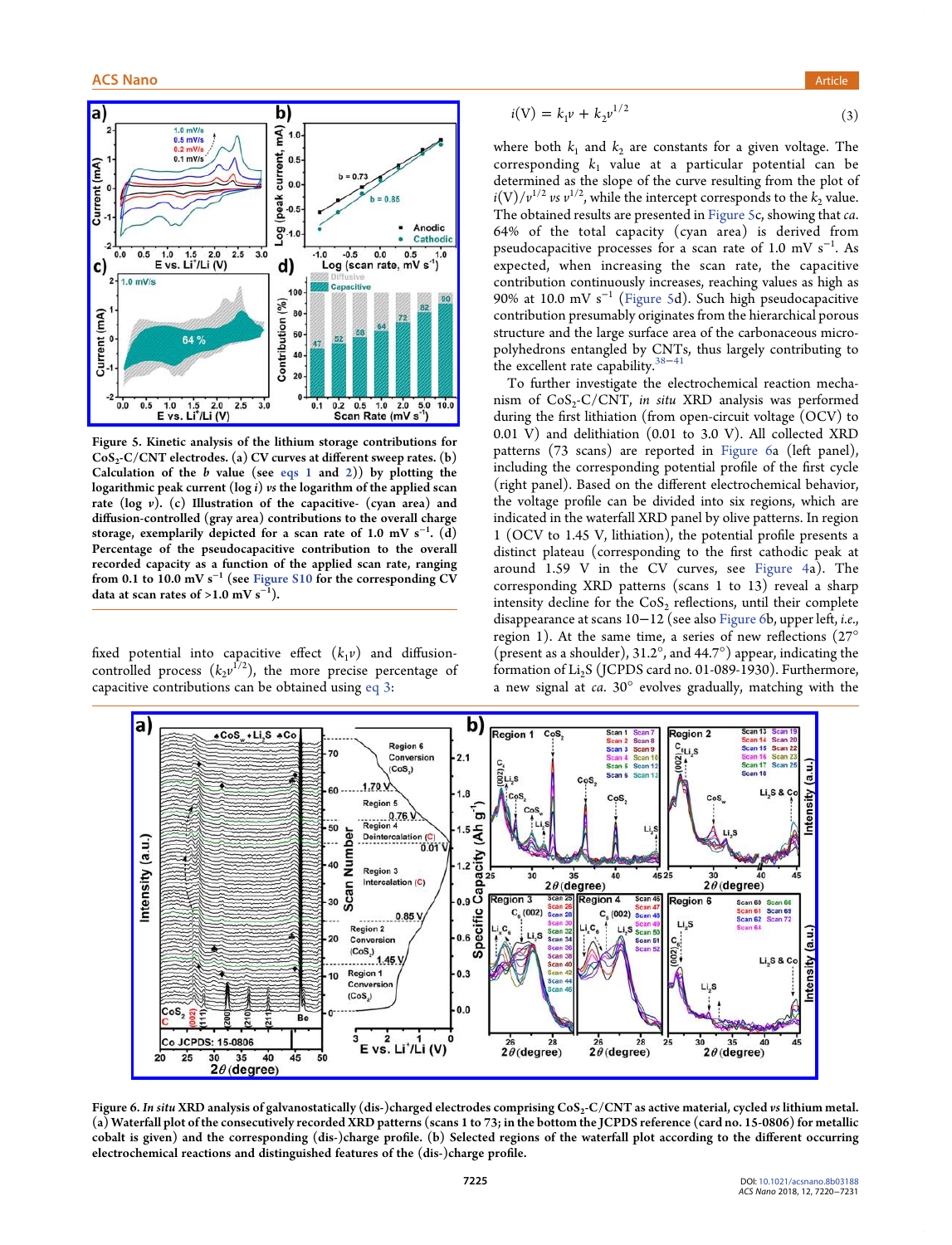reference for  $Co<sub>9</sub>S<sub>8</sub>$  (JCPDS card no. 86-2273). Therefore, in contrast to previous reports,  $22,25,42$  $22,25,42$  $22,25,42$  $22,25,42$  our XRD results suggest that in the initial lithiation stage  $CoS<sub>2</sub>$  does not undergo Li insertion, but it is rather converted to  $Li<sub>2</sub>S$  and sulfur-poor  $CoS<sub>w</sub>$ .

Upon further lithiation to 0.85 V (region 2) the galvanostatic voltage profile exhibits two small plateaus at about 1.34 and 0.92 V, corresponding to the two cathodic peaks at around 1.16 and 0.96 V in the CV curves (see [Figure 4a](#page-3-0)), respectively. A careful study of the related XRD patterns (scan 13 to 25 in [Figure 6b](#page-5-0), upper right, i.e., region 2) reveals a continuous decrease in intensity of the sulfur-poor intermediate  $\cos_w$  phase, which fully vanishes between scan 20 and 22, accompanied by a gradual intensity increase for the reflections related to  $Li<sub>2</sub>S$ . Simultaneously, an increase of the reflection at around 44−45° is detected, indicating an increasing presence of metallic Co (JCPDS card no. 15-0806). These results indicate that the conversion of  $CoS_2$  to metallic Co and  $Li_2S$  is completed at 0.85 V. In sum, the initial reduction of  $CoS<sub>2</sub>$  undergoes successive two-step phase transformation, starting from  $\text{CoS}_2 \rightarrow \text{CoS}_w \rightarrow$  $Co<sup>0</sup>$ , accompanied by the concurrent formation of Li<sub>2</sub>S.

In the last region of the lithiation profile (region 3, scans 25 to 46) from 0.85 to 0.01 V, two different regimes characterized by different slopes (the first in the range 0.85−0.51 V and the second between 0.51 and 0.01 V) are observed. No obvious change is observed anymore for the consecutive XRD pattern from scan 25 (ca. 0.85 V) to 29 (ca. 0.58 V, to be discussed later in more detail). Between scans 29 and 46, an obvious slope can be observed in the galvanostatic voltage profile, corresponding to the last cathodic peak at 0.01 V in the CV curves (see [Figure](#page-3-0) [4](#page-3-0)a). After scan 29 [\(Figure 6](#page-5-0)b, bottom left), the intensity of the graphite (002) reflection at 26.4° slightly shifts to lower  $2\theta$ values and gradually decreases, whereas a new reflection appears at slightly lower angles (ca. 25.7°). This latter reflection continuously increases until the cell is fully discharged at 0.01 V (scan 46), indicating the intercalation of lithium into graphitized carbon to form  $Li_xC_6$ .<sup>[33](#page-11-0)</sup>

During the following charge, in region 4 (from 0.01 to 0.76 V, i.e., the anodic peak at 0.14 V in CV), the XRD patterns (scans 46 to 52) reveal the reversed behavior as for region 3; that is, the carbon (002) reflection reappears, evidencing the reversibility of the lithium intercalation process. Nonetheless, we may note also that the initial intensity is not fully recovered, suggesting that a certain extent of disorder is introduced in the carbon lattice.<sup>[43](#page-11-0)</sup>

When the electrode is polarized further to 1.70 V (region 5, scans 52−60), a small plateau is observed at *ca*. 1.35 V for the potential profile, corresponding to the CV peak at 1.34 V. However, we do not observe any appreciable change for the XRD patterns in this region, while similar phenomena can also be found in region 3 from scan 25 to scan 29 (corresponding to the cathodic peak at 0.72 V recorded in CV). According to previous literature, there are two possible explanations for small plateaus in the (dis-)charge profiles and peak couples in the CV: (i) the SEI formation and partial decomposition, as claimed by Kong et al. and Zhang et  $a\hat{l}$ .<sup>[11](#page-10-0),[31](#page-11-0)</sup> Nevertheless, the CV response indicates very high reversibility, which is somehow contradictory to common observations concerning the "quasi-reversible" SEI formation. (ii) Another explanation is the presence of a small fraction of electrochemically active, but (quasi-)amorphous species in the sample, e.g., cobalt nitride. This assumption would be supported by the comparable CV data recorded in Wang's report,<sup>10</sup> [following a similar synthesis method \(](#page-10-0)*i.e.*, including nitrogen in the organic ligand), while this redox peak couple is absent for  $CoS_2$  in rGO/MWCNTs.<sup>[44](#page-11-0)</sup>

For the subsequent charge up to the cutoff potential of 3.0 V, i.e., region 6 (1.70 to 3.0 V, scans 60 to 73, corresponding to the CV peaks at 2.04 and 2.39 V), a new, rather broad signal appears in the range from 31° to 36°, coupled with the rapid intensity decrease of the reflections related to  $Li<sub>2</sub>S$  and metallic Co, eventually resulting in their complete disappearance at scans 70−72. According to previous studies,<sup>[22,25](#page-11-0)</sup> this new signal may be attributed to the resulfidation of metallic Co to form  $CoS<sub>2</sub>$ and/or a mixture of  $CoS_2$  and  $CoS_w$ .

In conclusion, based on the above-discussed results, we can propose the electrochemical reaction mechanism for the CoS<sub>2</sub>-C/CNT anode upon the initial (de)lithiation process to proceed, including a two-step conversion reaction mechanism between CoS<sub>2</sub> and lithium ion, and the intercalation process between graphitized carbon/CNT and Li ion, as follows:

Region 1 (OCV−1.45 V, conversion)

 $\cos_2$  +  $2Li^+$  +  $2e^ \rightarrow$   $\cos_{\omega}$  +  $Li_2S$  (not balanced)

Region 2 (1.45−0.85 V, conversion)

 $\cos_{w} + 2wLi^{+} + 2we^{-} \rightarrow \cos^{0} + wLi_{2}S$ 

Region 3 (0.85−0.01 V, intercalation)

$$
C_6 + x Li^+ + xe^- \rightarrow Li_x C_6
$$

Region 4 (0.01−0.76 V, deintercalation)

$$
Li_xC_6 \rightarrow C_6 + xLi^+ + xe^-
$$

Region 6 (1.70−3.00 V, conversion)

$$
Co^{0} + 2Li_{2}S \rightarrow CoS_{2} + 4Li^{+} + 4e^{-}
$$

and/or

$$
2Co0 + (2 + w)Li2S \n\rightarrow CoS2 + CoSw + (4 + 2w)Li+ + (4 + 2w)e-
$$

Characterization as Sodium-Ion Active Material and in Situ XRD Analysis. The  $CoS_2-C/CNT$  micro-polyhedron nanocomposite was also investigated as active material for Naion batteries. The electrochemical response when performing cyclic voltammetry is reported in [Figure 7a](#page-7-0). In the initial cathodic sweep, the first two peaks (at 1.15 and 0.73 V) are assigned to the multistep conversion reaction of  $CoS<sub>2</sub>$  to form metallic Co and  $\text{Na}_2\text{S}^{45}$  [and a small contribution from solvent](#page-11-0) co-intercalation and capacitive process in the graphitized carbon.<sup>[46,47](#page-11-0)</sup> Additionally, the SEI layer is formed at 0.73 V.<sup>[11](#page-10-0)</sup> Afterward, a sharp peak is observed at ca. 0.6 V, which mainly is attributed to the cointercalation of Na<sup>+</sup>-solvent complexes into the graphitized carbon.<sup>47</sup> The relatively small peak below  $0.15$  V is assigned to the reversible Na storage in the conductive carbon, which appears highly reversible with respect to the small anodic peak at slightly higher potentials.<sup>48</sup> [The following two, rather](#page-11-0) sharp peaks at 1.76 and 1.95 V in the first anodic scan are assigned to the decomposition of  $Na<sub>2</sub>S$ , forming a metal sulfide.

The second cyclic sweep shows a shift of the cathodic peaks from 1.15, 0.73, and 0.6 V to 1.46, 0.9, and 0.57 V, respectively, indicating a significant structural reorganization after the initial sodiation. Also, the anodic peak at 1.95 V (in the first scan) splits into two peaks at 1.94 and 2.02 V, suggesting that also the desodiation process undergoes some changes after the first cyclic sweep. However, apart from a slight shift of the reduction peak recorded at 0.9 V in the second cycle to around 0.79 V upon continuous (de)sodiation, the voltammograms largely overlap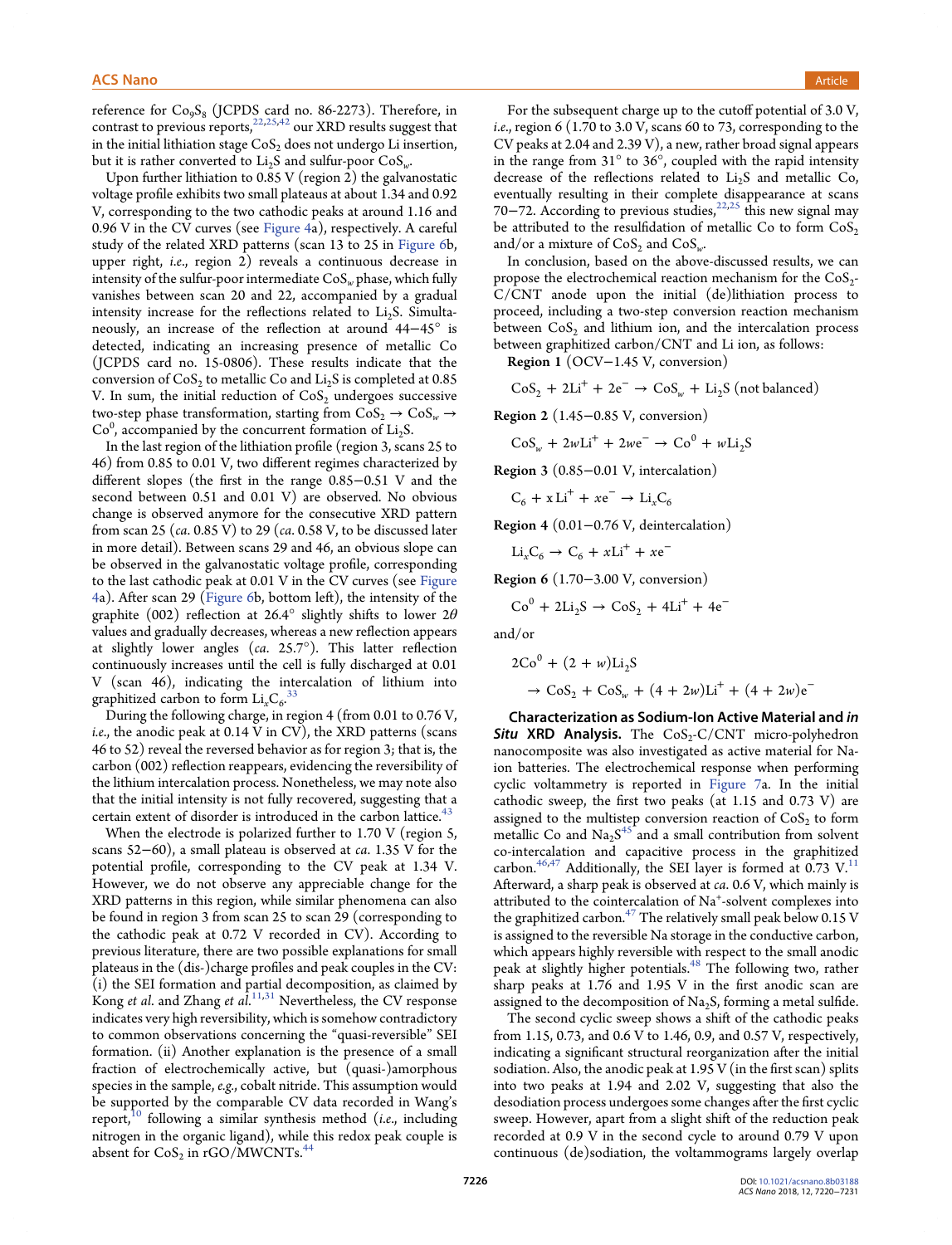<span id="page-7-0"></span>

Figure 7. Electrochemical performance of  $CoS_2-C/CNT$ -based electrodes vs sodium metal. (a) Cyclic voltammetry carried out in a potential range from 0.01 to 3.0 V for six consecutive cycles (scan rate 0.1 mV s<sup>−1</sup>) in 1 M NaPF<sub>6</sub>−DME. (b) (Dis-)charge profiles of the first five cycles when applying a constant specific current of 100 mA g<sup>-1</sup> in 1 M NaPF<sub>6</sub>–DME. (c) "Capacity vs cycle number" plot for 200 cycles, applying a constant specific current of 100 mA  $g^{-1}$  in 1 M NaPF<sub>6</sub>−DME (red and black) and, for comparison, in 1 M NaPF<sub>6</sub>− EC/PC (dark and light blue);  $\bigcirc$  and  $\Delta$  are the Coulombic efficiency values for the cells cycled using 1 M NaPF<sub>6</sub>−DME and 1 M NaPF<sub>6</sub>− EC/PC, respectively. (d, e) Corresponding (dis-)charge profiles for selected cycles (10th, 20th, 30th, 40th, 50th, 60th, 70th, 80th, 90th, 100th, 110th, 120th) in (d) 1 M NaPF<sub>6</sub> $-DME$  and (e) 1 M NaPF<sub>6</sub> $-$ EC/PC.

from the fourth scan onward, confirming the reversible uptake and release of sodium after an initial "activation".<sup>[9](#page-10-0)</sup>

The first five (dis-)charge profiles of galvanostatically cycled  $CoS_2-C/CNT$ -based electrodes vs sodium metal at 100 mA  $g^{-1}$ are displayed in Figure 7b and are in good agreement with the CV data. The initial discharge and charge capacities are 650 mAh  $\rm g^{-1}$  and 530 mAh  $\rm g^{-1}$ , respectively, which corresponds to a high first-cycle Coulombic efficiency of almost 82% in etherbased electrolyte (NaPF $_6$ −DME). The larger discharge capacity originates from irreversible sodiation processes and, particularly, electrolyte decomposition and SEI layer formation. For the following cycles (3rd to 5th), a specific capacity of about 430 mAh  $g^{-1}$  is observed and the (dis-)charge profiles nicely overlap-just like for the CV experiment-confirming the high reversibility of the (de)sodiation process.

The long-term cycling performance at a current density of 100 mA  $g^{-1}$  is shown in Figure 7c. The reversible Na storage capacity of  $CoS_2-C/CNT$  in ether-based electrolyte remains excellent over 200 cycles, with 435 mAh g<sup>−</sup><sup>1</sup> at the 100th cycle and 402 mAh g<sup>−</sup><sup>1</sup> after 200 cycles, respectively accounting for ∼98% and ∼91% capacity retention with respect to the second cycle capacity (443 mAh  $\rm{g}^{-1}$ ). In the *ex situ* post mortem SEM and TEM images collected after 200 cycles (see [Figure S11](http://pubs.acs.org/doi/suppl/10.1021/acsnano.8b03188/suppl_file/nn8b03188_si_001.pdf)),

although the original micro-polyhedron morphology is clearly lost, the  $CoS<sub>2</sub>$  nanoparticles still appear uniformly dispersed, confirming that the carbonaceous framework acts as a buffer, limiting volume variation, breakage, and agglomeration of the nanoparticles.<sup>10</sup> [Contrarily, if cycled in carbonate-based electro](#page-10-0)lyte, the reversible capacity of the  $CoS<sub>2</sub>-C/CNT$  electrode rapidly fades to ~50 mAh  $g^{-1}$  within the first 100 cycles, indicating just 11.2% capacity retained from the second cycle (see Figure 7c). The poor cyclability is associated with a rather low Coulombic efficiency (∼96% at the 70th cycle) compared to the high reversibility observed in DME (CE gradually increasing to 99% after 70 cycles, finally stabilizing at 99.9% in the 135− 200th cycle range). Such poor cycling stability comes along with a relatively low Coulombic efficiency, suggesting that the interfacial stability is of utmost importance for the reversibility of the electrochemical charge storage processes. The comparison of the corresponding (dis-)charge profiles in Figure 7d (1 M NaPF<sub>6</sub> in DME) and Figure 7e (1 M NaPF<sub>6</sub> in a mixture of ethylene carbonate/propylene carbonate (EC/PC; 1:1 by weight)) reveals well-overlapping potential profiles in the case of the ether-based electrolyte and rapid fading, accompanied by a substantially increasing polarization in the case of the carbonate-based one.

Figure 8 presents the rate capability of  $CoS_2-C/CNT$ -based electrodes in 1 M NaPF<sub>6</sub> $-DME$  (Figure 8a and c) and [1M](#page-2-0)



Figure 8. Rate capability of  $CoS_2-C/CNT$  anodes in sodium halfcells employing (a) 1 M NaPF<sub>6</sub> $-DME$  and (b) 1 M NaPF<sub>6</sub> $-EC/PC$ as electrolyte at different specific currents, ranging from 20 to 2000 mA g<sup>−</sup><sup>1</sup> , and the corresponding (dis-)charge profiles for cells incorporating (c) 1 M NaPF<sub>6</sub> $-DME$  and (d) 1 M NaPF<sub>6</sub> $-EC/PC$  for selected cycles (i.e., the 5th, 15th, 25th, 35th, 45th, 55th, and 65th).

 $NaPF<sub>6</sub>-EC/PC$  (Figure 8b and d) at progressively increasing currents, ranging from 50 to 2000 mA  $g^{-1}$ . Using the DMEbased electrolyte,  $CoS_2-C/CNT$  exhibits excellent rate capability and stable specific capacities of on average 484, 458, 417, 372, 342, 322, and 306 mAh  $g^{-1}$  for an applied specific current of 50, 100, 200, 500, 1000, 1500, and 2000 mA g<sup>-1</sup>, respectively (Figure 8a). After the rate capability test, a specific capacity of 434 mAh  $g^{-1}$  was obtained when decreasing the current back to 100 mA g<sup>−</sup><sup>1</sup> , indicating the outstanding reversibility in this electrolyte. Differently, when using the carbonate-based electrolyte, a continuous capacity fading is observed at each current density (see Figure 8b), with only 273 and 110 mAh  $g^{-1}$ obtained at 500 and 2000 mA  $g^{-1}$ , respectively. Once more, comparing the (dis-)charge profiles of  $CoS_2-C/CNT$  anodes in the two different electrolytes (see Figure 8c,d), NaPF<sub>6</sub>−EC/PC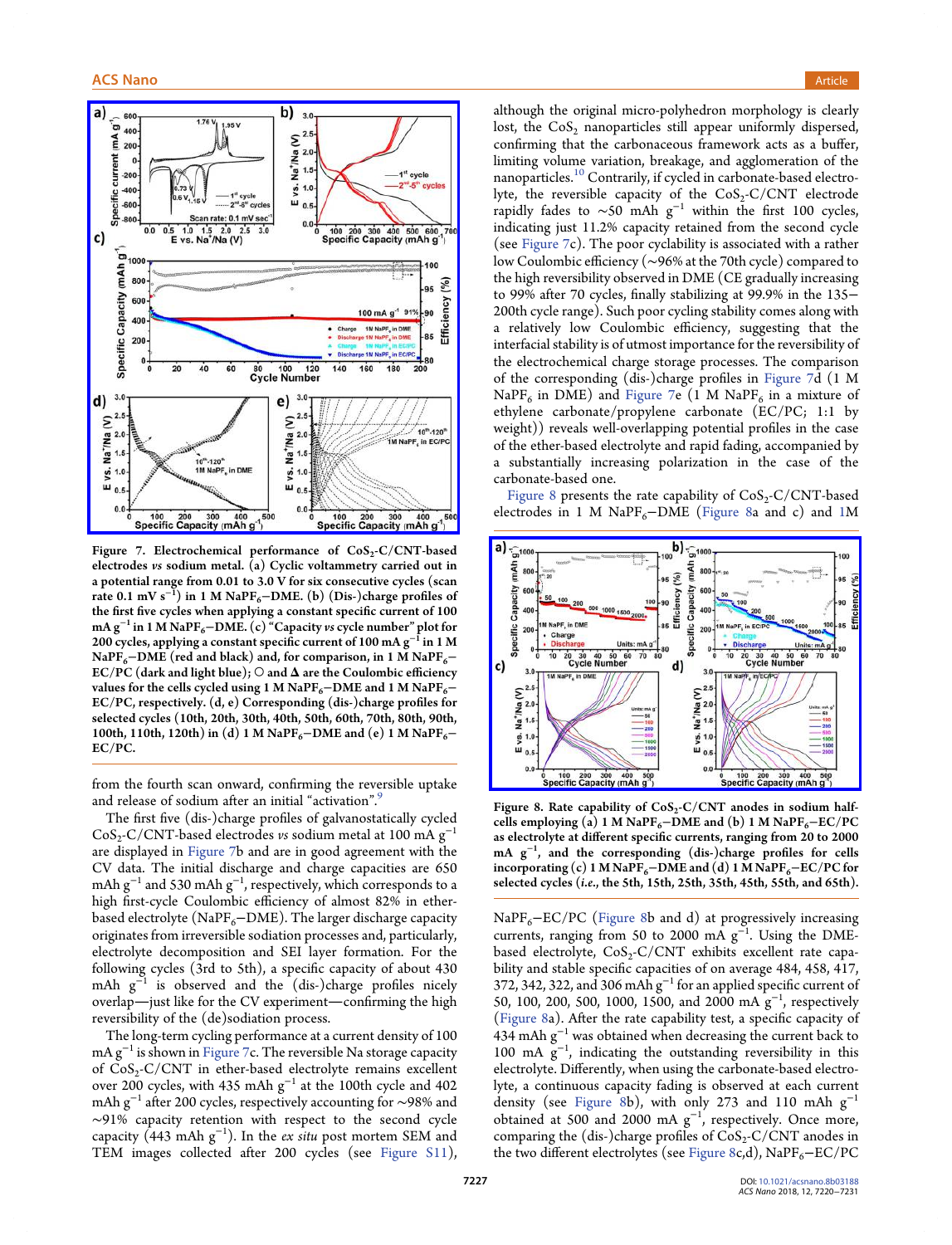

Figure 9. In situ XRD analysis of CoS<sub>2</sub>-C/CNT-based electrodes galvanostatically (dis-)charged vs sodium metal, using 1 M NaPF<sub>6</sub> in DME as electrolyte. (a) In situ recorded XRD patterns (scans 1 to 70; left panel) and the corresponding (dis-)charge profile (right panel). (b) Selected regions of the waterfall plot according to the different occurring electrochemical reactions and distinguished features of the (dis-)charge profile.

shows a significantly increasing polarization when elevating the applied current, while the DME-based cell reveals a decrease of all (dis-)charge features. According to previous literature results, the rapid capacity fading of the  $CoS_2-C/CNT$  electrode in carbonate-based electrolyte is likely attributed to the carbon exfoliation occurring in the PC-based electrolyte.<sup>[49](#page-11-0)-[51](#page-11-0)</sup> However, the improved long-cycling life, rate capability, and reversibility of the  $CoS_2-C/CNT$  electrode in 1 M NaPF<sub>6</sub>−DME electrolyte can be ascribed to (i) the formation of a more stable SEI layer and (ii) the suppressed Na-polysulfide dissolution in DME.[45,50](#page-11-0)−[53](#page-11-0) In fact, the Na-ion storage performance reported herein, especially with respect to cycling stability and rate capability, is superior compared to almost all previous studies on  $CoS<sub>2</sub>$  or  $CoS<sub>2</sub>$ -based composites, as summarized in [Tables S5](http://pubs.acs.org/doi/suppl/10.1021/acsnano.8b03188/suppl_file/nn8b03188_si_001.pdf) [and S6.](http://pubs.acs.org/doi/suppl/10.1021/acsnano.8b03188/suppl_file/nn8b03188_si_001.pdf)

In order to potentially explain the difference in achievable capacity compared to the lithium storage mechanism, we conducted an in situ XRD analysis of the first discharge and charge for the sodium-based half-cells (Figure 9). The galvanostatic (dis-)charge profile (right part of Figure 9a) can be roughly divided into four different regions (indicated by the olive XRD patterns in Figure 9a, left part). Region 1, from OCV to 0.88 V, covers the evident plateau at around 1.26−1.10 V after the initial almost vertical voltage drop, corresponding to the reduction peak at 1.15 V in the first cathodic sweep of the CV (see [Figure 7a](#page-7-0)). The corresponding XRD patterns (scans 1− 19), shown in Figure 9b (region 1), display a rapid intensity decrease of the  $CoS<sub>2</sub>$ -related reflections until they completely vanish in scan 14/15. Subsequently, a new signal gradually evolves at 38.9° during the scans 15 to 19, suggesting the formation of  $Na<sub>2</sub>S$  (JCPDS card no. 00-023-0441). Simultaneously, a new, rather broad reflection evolves around 28−32°, indicating the formation of  $CoS_w$  (ca. 30°). The decreased crystallinity can be presumably attributed to the larger cation radius of Na $^+$  (Na $^+$ : 1.06 Å  $\nu$ s Li $^+$ : 0.76 Å), resulting in the formation of an amorphous phase during the sodiation

process.[4](#page-10-0),[43](#page-11-0) Hence, as observed in the case of lithiation, the sodiation of  $CoS<sub>2</sub>$  proceeds via the intermediate formation of a sulfur-poor  $\cos_{w}$  phase. Furthermore, from scan 15 (1.04 V), the intensity of the (002) signal of graphitic carbon at 26.2° continuously declines until it completely disappears at the end of the voltage plateau at 0.88 V (scan 19). According to previous studies, a decrease in intensity of the (002) reflection indicates the co-intercalation of solvated sodium cations into graphitized carbon. The fact that we do not observe any features indicating a crystalline structure for such a phase might be due to the disordered carbonaceous structure.<sup>[43,46](#page-11-0)</sup>

Upon full discharge to 0.01 V, i.e., in region 2 (from 0.88 to 0.01 V, corresponding to the cathodic peaks at 0.73 and 0.60 V in the CV plots) the XRD patterns (scans 19 to 39) show that the reflections assigned to the sulfur-poor  $\cos w$  phase gradually disappear, while the intensity of the  $(220)$  reflection of Na<sub>2</sub>S continuously increases, accompanied by the appearance of two new reflections at 23.5° and 27.3°, corresponding to the (111) and  $(200)$  planes of Na<sub>2</sub>S (JCPDS card no. 00-023-0441), respectively. Meanwhile, a new shoulder of the signal at ca. 44.3° is attributed to the formation of metallic Co (JCPDS card no. 15-0806). These data suggest that the sulfur-poor cobalt sulfide phase is further converted to sodium sulfide and metallic cobalt in region 2.

For the following desodiation process, no distinct changes can be observed up to 1.5 V (referred to as region 3, scans 39−47), indicating that the charge storage in this region does not involve any transition of crystalline phases, at least within the detection limits of the instrument used.

Upon further desodiation up to 3.0 V (region 4, corresponding to first anodic peaks at 1.76 and 19.5 V in the CV plots), a rapid intensity decrease of all Na<sub>2</sub>S- and Co<sup>0</sup>-related features is observed (scans 47−70), while a new, rather broad reflection evolves in the 28−35° range. Notably, the (220) reflection of  $\text{Na}_2\text{S}$  is still observed, even in the last scan (scan 70, 3.0 V). Accordingly, the new reflection may be assigned to the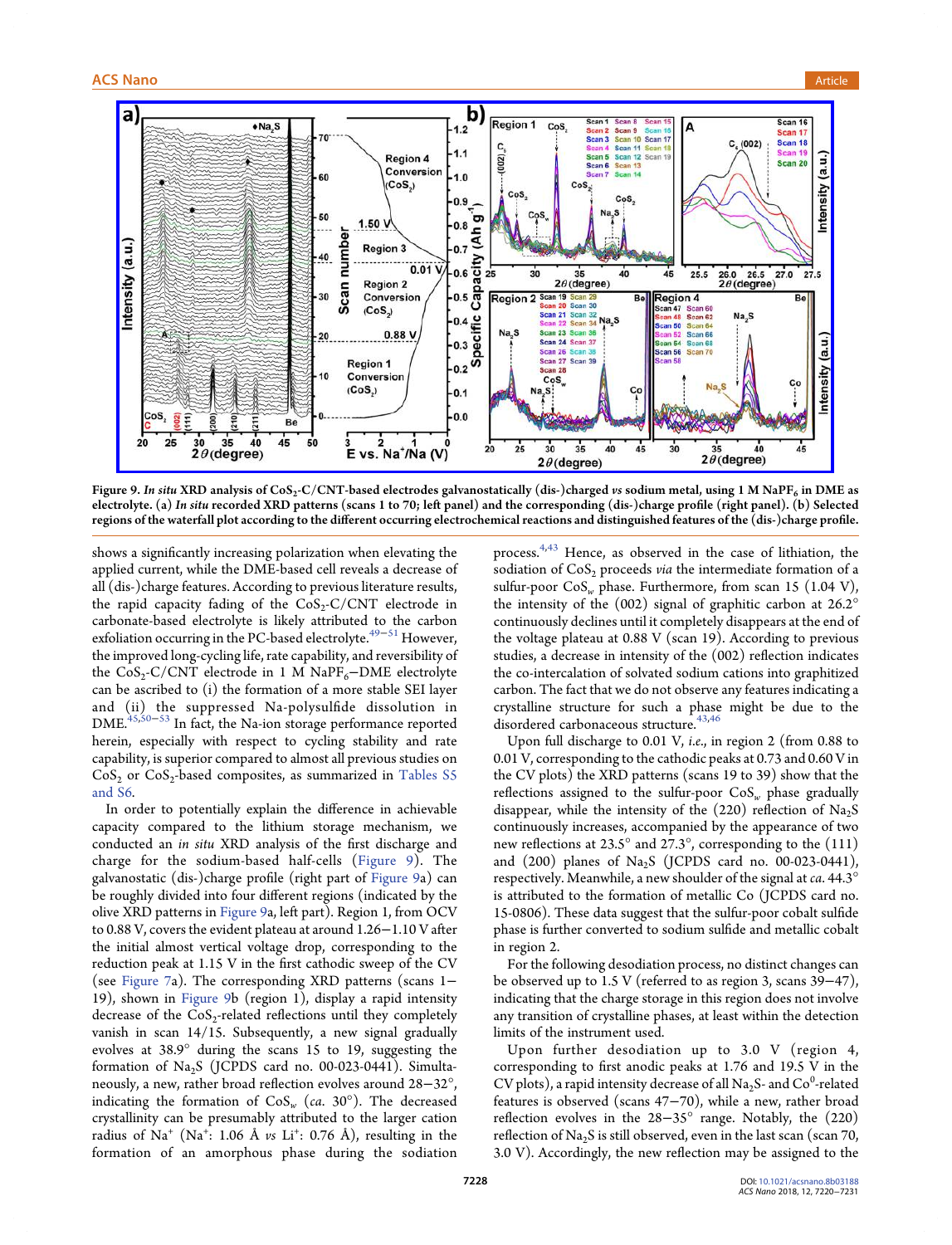<span id="page-9-0"></span>formation of a mixture of  $\cos_2$  (at 32.4°) and sulfur-poor  $\cos_\omega$ (at 30 $^{\circ}$ ) as result of the partially irreversible conversion.<sup>[22,32](#page-11-0)</sup>

Also interestingly, no carbon-related features are observed anymore in the fully charged state, revealing that it remains highly disordered, *i.e.*, nanocrystalline and/or amorphous.

In conclusion, the first-cycle (de)sodiation mechanism of  $CoS_2-C/CNT$  may be summarized as follows, if neglecting the co-intercalation of Na-ether complexes due to the lack of clear evidence about its reversibility for our nanocomposite:

Region 1 (OCV−0.88 V, conversion)

 $\cos_2 + 2\text{Na}^+ + 2\text{e}^- \rightarrow \cos_w + \text{Na}_2\text{S}$  (not balanced)

Region 2 (0.88−0.01 V, conversion)

 $\cos_{w} + 2w \text{Na}^{+} + 2w \text{e}^{-} \rightarrow \text{Co}^{0} + w \text{Na}_{2} \text{S}$ 

Region 4 (1.5−3.0 V, conversion)

$$
2Co0 + (2 + w)Na2S
$$
  
\n
$$
\rightarrow CoS2 + CoSw + (4 + 2w)Na+ + (4 + 2w)e-
$$

## **CONCLUSIONS**

A model  $CoS_2-C/CNT$  nanocomposite was successfully synthesized by using ZIF-67 as a single precursor. Using a facile two-step synthesis,  $\cos_2$  nanoparticles were uniformly embedded in porous carbonaceous micro-polyhedrons, interwoven by numerous highly conductive CNTs. Importantly, these multiwalled CNTs were directly formed on the surface of micro-polyhedron by a simple pyrolysis of this Co-based ZIF in a  $N<sub>2</sub>$  atmosphere. The as-obtained CoS<sub>2</sub>-C/CNT nanocomposite possesses several appealing features such as moderate surface area, suitable pore size distribution, interior void, and numerous active sites, resulting in fast mass transport and excellent strain accommodation. Benefiting from these advantages, the resulting  $CoS<sub>2</sub>-C/CNT$  composite displays outstanding lithium and sodium storage properties. Specifically, when evaluated as active material in LIBs, the composite electrode showed a high reversible capacity of 1030 mAh  $\rm g^{-1}$  at 0.1 A  $\rm g^{-1}$  (after 120 cycles) and 510 mAh  $\rm{g}^{-1}$  at 1.0 A  $\rm{g}^{-1}$  (after 500 cycles) as well as good rate performance with 433 mAh  $g^{-1}$  at 2.5 A  $g^{-1}$ . Quantitative kinetic analysis, however, demonstrates that the fast Li-ion storage and the impressive rate performance mostly derive from pseudocapacitive contribution.

For sodium-ion storage, the long-cycling performance and rate capability were significantly improved by utilizing etherbased (DME) instead of carbonate-based electrolyte. A large reversible capacity of 403 mAh g $^{-1}$  at 0.1 A g $^{-1}$  (after 200 cycles) was obtained with excellent cycling stability (capacity retention up to 90% after 200 cycles) and outstanding CE (initial CE of 82% and cyclic CE of ∼99.9%), accompanied by an excellent rate performance (306 mAh g $^{-1}$  at 2.0 A g $^{-1}$ ). More importantly, the structural variation taking place in the  $CoS_2-C/CNT$ nanocomposite during the initial (de)lithiation and (de) sodiation has been studied by in situ XRD. The results reveal a two-step conversion reaction mechanism of  $CoS<sub>2</sub>$  to form metallic Co and  $Li<sub>2</sub>S/Na<sub>2</sub>S$ .

While cobalt sulfide will presumably not play a decisive role for commercial battery applications—due to the limited availability of cobalt-the herein presented results may serve as a model study for other transition metal sulfides and, thus, foster the research on (transition) metal sulfides as active material for secondary batteries in general.

#### **METHODS**

**Synthesis of ZIF-67.** Cobalt(II) nitrate hexahydrate  $(Co(NO_2))$ <sup>2</sup> 6H2O, 98%) and 2-methylimidazole (2-MeIm, 99%) were obtained from Sigma-Aldrich. Methanol (dried, 0.003%  $H_2O$ ) was purchased from SeccoSolv. Typically, to prepare the ZIF-67 precursor,  $Co(NO<sub>3</sub>)<sub>2</sub>$ .  $6H<sub>2</sub>O$  (30 mmol,  $8.732 g$ ) was first dissolved in 0.3 L of methanol. Then, the solution was added to a solution of 2-MeIm (120 mmol, 9.84 g) in 0.1 L of methanol. After vigorous stirring at room temperature for 30 min, the mixed solution was aged at ca. 20−25 °C for 48 h. The asobtained purple precipitate was collected, washed five times with methanol via centrifugation, and dried at 60 °C overnight.

Synthesis of Co-C/CNT and  $CoS_2-C/CNT$ . For obtaining the compound labeled as Co-C/CNT, the purple ZIF-67 precursor powder (700 mg) was carbonized at 900 °C for 10 h in a tube furnace under  $N_2$ (heating ramp: 5 °C min<sup>−</sup><sup>1</sup> ). After cooling, the sample color changed from purple (ZIF-67) to black (Co-C/CNT). The black Co-C/CNT powder was then mixed with sulfur (mass ratio of 1:2.5) in a mortar, and the mixture was placed in a tube furnace and then heated to 300 °C (heating ramp:  $10^{\circ}$ C min<sup>-1</sup>) for 2 h under N<sub>2</sub>. Finally, the furnace was cooled to room temperature, and the  $CoS_2-C/CNT$  black powder was recovered.

Materials Characterization. The morphological features of the ZIF-67 and  $Co-C/CNT$  precursors as well as the  $CoS_2-C/CNT$ nanocomposite were investigated via SEM and TEM carried out on a ZEISS 1550VP and a JEOL JEM-3000, respectively. Meanwhile, information about the chemical composition of  $CoS_2-C/CNT$  was obtained by elemental mapping using EDX. The lattice fringes of Co- $C/CNT$  and  $CoS_2-C/CNT$  were studied by an imaging Cs-corrected HRTEM, applying an acceleration voltage in the range of 80 to 300 kV (FEI Titan 80-300 kV transmission electron microscope). Powder XRD (Bruker D8 Advance; Cu K $\alpha$  radiation;  $\lambda$  = 0.154 nm) was employed to determine the crystal structure of  $Co-C/CNT$  and  $CoS_2-C/CNT$ . The BET specific surface area of the samples was derived from the nitrogen absorption−desorption isotherms (Autosorb-iQ, Quantachrome) at 77 K. Raman spectra of  $CoS_2-C/CNT$  were collected using a confocal InVia Raman microspectrometer (from Renishaw), equipped with a 633 nm laser. TGA (TA Instruments, model Q5000) was performed to determine the content of  $CoS_2$  in  $CoS_2-C/CNT$ . The tests were performed under an air flow with a heating rate of 2 °C min<sup>-1</sup>. Finally, the Co content of the  $CoS_2-C/CNT$  was determined by ICP-OES. For this, the as-obtained  $CoS_2-C/CNT$  sample was dissolved in hot hydrochloric acid and investigated by means of a Spectro Arcos (Spectro Analytical Instruments) with axial plasma view. XPS measurements were conducted on a PHI 5800 MultiTechnique ESCA system with monochromatized Al K $\alpha$  (1486.6 eV) radiation at a takeoff angle of 45°. The electronic conductivity of  $CoS_2-C/CNT$  has been examined by using a torque cell in the frequency range from 1 to  $10^6$  Hz at room temperature (298 K).

Electrochemical Measurements. The working electrodes were composed of 80 wt %  $CoS_2-C/CNT$  or  $Co-C/CNT$  as active material, 10 wt % SuperC65 (TIMCAL) as conductive carbon, and 10 wt % polyvinylidene fluoride (PVdF) as binder. For the preparation, PVdF was first dissolved in N-methylpyrrolidinone (Sigma-Aldrich) to obtain a 5 wt % solution. Subsequently, the active material and the conductive carbon were added, and the suspension was mixed by magnetic stirring overnight. The resulting slurry was cast on dendritic copper foil (Schlenk, 99.9%) by means of a laboratory doctor blade with a wet film thickness of 120  $\mu$ m. After drying in an oven at 60 °C overnight, disk electrodes (12 mm in diameter) were punched and vacuum-dried for 24 h at 120 °C. The average active material mass loading was in the range of ca. 1.5−1.7 mg cm<sup>-2</sup>. The electrochemical tests for the characterization as lithium-ion electrode were performed in stainless steel 2032 coin cells with lithium metal foil (Rockwood Lithium, battery grade) serving as reference and counter electrode and a sheet of glass fiber (GF/D, Whatman) serving as separator. The electrolyte (UBE) was a 1 M solution of  $LIPF_6$  in a 1:1 (volume) mixture of EC and diethyl carbonate (DEC), including 1% (volume) vinylene carbonate (VC). For the SIB tests, three-electrode Swagelok-type cells with Na metal as reference and counter electrode were employed instead. As electrolyte a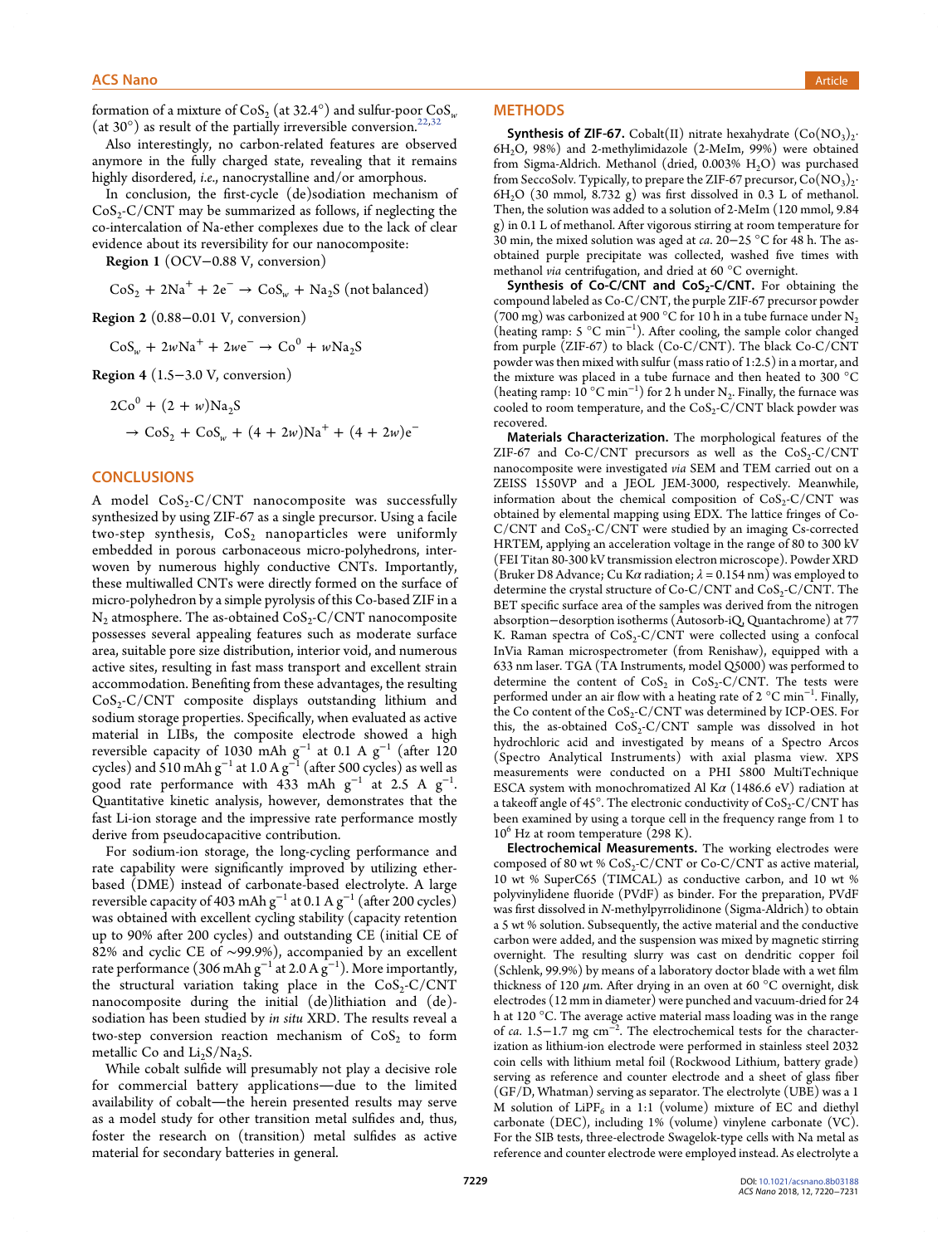<span id="page-10-0"></span>1 M solution of NaPF<sub>6</sub> in DME or EC/PC (1:1 by weight) was employed. The coin cells and Swagelok-type cells were assembled in a glovebox (MBraun UNIlab;  $H_2O$  and  $O_2$  content <0.1 ppm). The potential and voltage values given herein refer to the  $Li/L<sup>+</sup>$  or  $Na/Na<sup>+</sup>$ quasi-reference couple, depending on the targeted battery application. All electrochemical tests were performed at 20  $\pm$  2 °C. Galvanostatic cycling was conducted using a Maccor 3000 battery tester, fixing the potential range to 0.01–3.0 V (vs Li/Li<sup>+</sup> or Na/Na<sup>+</sup>). CV was performed utilizing a VMP3 potentiostat (Biologic Science Instruments) in the same voltage range, *i.e.*, 0.01–3.0 V *vs Li/Li*<sup>+</sup> or Na/Na<sup>+</sup>.

In Situ XRD Measurements. The in situ XRD experiments with CoS<sub>2</sub>-C/CNT as active material for LIBs and SIBs were performed in a self-designed two-electrode cell.<sup>[22,25](#page-11-0),[54](#page-11-0)</sup> The working electrode was composed of 75 wt %  $CoS_2-C/CNT$ , 15 wt % SuperC65, and 15 wt % PVdF, cast directly on the beryllium (Be) disk, serving simultaneously as current collector and "window" for the X-ray beam. The wet film thickness was set to 250  $\mu$ m. The coated Be disks were first dried at 60 °C for 1 h and then at 50 °C under vacuum overnight. Lithium or sodium metal foils were used as counter and reference electrode. A bilayer of Whatman glass fiber (GF/D) served as separator, which was soaked with 400  $\mu$ L of 1 M LiPF<sub>6</sub> in EC/DEC (1:1 volume) added with 1% VC (LIBs) or 1 M NaP $F_6$  in DME (SIBs). One XRD pattern accounted for 1883.6 s (about 30 min). Simultaneously, the cell was galvanostatically (dis-)charged using a potentiostat/galvanostat (SP-150, BioLogic) and applying a specific current of 58 mA g<sup>−</sup><sup>1</sup> (LIBs) or 30 mA g<sup>−</sup><sup>1</sup> (SIBs) within a potential range of 0.01−3.0 V.

# ASSOCIATED CONTENT

#### **6** Supporting Information

The Supporting Information is available free of charge on the [ACS Publications website](http://pubs.acs.org) at DOI: [10.1021/acsnano.8b03188](http://pubs.acs.org/doi/abs/10.1021/acsnano.8b03188).

XRD pattern of the Co-C/CNT; particle size distribution of metallic Co and CoS<sub>2</sub>; XPS, EDX, TGA, ICP, Raman spectrum, and  $BET/BJH$  of the  $CoS<sub>2</sub>-C/CNT$ ; electrochemical data of the  $CoS_2-C/CNT$  includes CV curves at different sweep rates and ex situ SEM/TEM images; LIBs' long-term cycling performance of Co-C/CNT-based electrodes ([PDF\)](http://pubs.acs.org/doi/suppl/10.1021/acsnano.8b03188/suppl_file/nn8b03188_si_001.pdf)

#### AUTHOR INFORMATION

#### Corresponding Authors

\*E-mail: [alberto.varzi@kit.edu](mailto:alberto.varzi@kit.edu) (A. Varzi). \*E-mail: [stefano.passerini@kit.edu](mailto:stefano.passerini@kit.edu) (S. Passerini).

# ORCID<sup>®</sup>

Dominic Bresser: [0000-0001-6429-6048](http://orcid.org/0000-0001-6429-6048) Carsten Streb: [0000-0002-5846-1905](http://orcid.org/0000-0002-5846-1905) Alberto Varzi: [0000-0001-5069-0589](http://orcid.org/0000-0001-5069-0589) Stefano Passerini: [0000-0002-6606-5304](http://orcid.org/0000-0002-6606-5304)

#### Notes

The authors declare no competing financial interest.

#### ACKNOWLEDGMENTS

The authors thank Dr. Kim, Xinwei Dou, Huang Zhang, and Bingsheng Qin for the valuable discussions. Y.M. and Y.-J.M. gratefully acknowledge financial support from the Chinese Scholarship Council (CSC, No. 201608080085; No. 201608080094). Financial support from the Helmholtz Association and Ulm University is acknowledged. Furthermore, the authors would like to thank Dr. Diemant for XPS testing and Hosseini for electronic conductivity testing.

## **REFERENCES**

(1) Bresser, D.; Passerini, S.; Scrosati, B. Leveraging Valuable Synergies by Combining Alloying and Conversion for Lithium-Ion Anodes. [Energy Environ. Sci](http://pubs.acs.org/action/showLinks?crossref=10.1039%2FC6EE02346K&coi=1%3ACAS%3A528%3ADC%252BC28XhsFeqsrfF&citationId=p_n_3_1). 2016, 9, 3348−3367.

(2) Scrosati, B.; Garche, J. Lithium Batteries: Status, Prospects and Future. [J. Power Sources](http://pubs.acs.org/action/showLinks?crossref=10.1016%2Fj.jpowsour.2009.11.048&coi=1%3ACAS%3A528%3ADC%252BC3cXivF2htQ%253D%253D&citationId=p_n_7_1) 2010, 195, 2419−2430.

(3) Tarascon, J.-M.; Armand, M. Issues and Challenges Facing Rechargeable Lithium Batteries. Nature 2001, 414, 359−367.

(4) Hasa, I.; Hassoun, J.; Passerini, S. Nanostructured Na-Ion and Li-Ion Anodes for Battery Application: A Comparative Overview. Nano Res. 2017, 10, 3942−3969.

(5) Lin, Y.; Qiu, Z.; Li, D.; Ullah, S.; Hai, Y.; Xin, H.; Liao, W.; Yang, B.; Fan, H.; Xu, J.; Zhu, C.  $NiS_2@CoS_2$  Nanocrystals Encapsulated in N-Doped Carbon Nanocubes for High Performance Lithium/Sodium Ion Batteries. [Energy Storage Mater.](http://pubs.acs.org/action/showLinks?crossref=10.1016%2Fj.ensm.2017.06.001&citationId=p_n_22_1) 2018, 11, 67−74.

(6) Wang, X.; Liu, X.; Wang, G.; Xia, Y.; Wang, H. One-Dimensional Hybrid Nanocomposite of High-Density Monodispersed Fe<sub>3</sub>O<sub>4</sub> Nanoparticles and Carbon Nanotubes for High-Capacity Storage of [Lithium and Sodium.](http://pubs.acs.org/action/showLinks?crossref=10.1039%2FC6TA07452A&citationId=p_n_28_1) J. Mater. Chem. A 2016, 4, 18532−18542.

(7) Wang, X.; Chen, K.; Wang, G.; Liu, X.; Wang, H. Rational Design of Three-Dimensional Graphene Encapsulated with Hollow FeP@ Carbon Nanocomposite as Outstanding Anode Material for Lithium Ion and Sodium Ion Batteries. ACS Nano 2017, 11, 11602−11616.

(8) Mei, P.; Pramanik, M.; Lee, J.; Ide, Y.; Alothman, Z. A.; Kim, J. H.; Yamauchi, Y. Highly Ordered Mesostructured Vanadium Phosphonate toward Electrode Materials for Lithium-Ion Batteries. Chem. - Eur. J. 2017, 23, 4344−4352.

(9) Xiao, Y.; Hwang, J.-Y.; Belharouak, I.; Sun, Y.-K. Superior Li/Na-Storage Capability of a Carbon-Free Hierarchical  $\cos x$  Hollow [Nanostructure.](http://pubs.acs.org/action/showLinks?crossref=10.1016%2Fj.nanoen.2016.12.053&coi=1%3ACAS%3A528%3ADC%252BC2sXmsVCrsA%253D%253D&citationId=p_n_45_1) Nano Energy 2017, 32, 320−328.

(10) Wang, Q.; Zou, R.; Xia, W.; Ma, J.; Qiu, B.; Mahmood, A.; Zhao, R.; Yang, Y.; Xia, D.; Xu, Q. Facile Synthesis of Ultrasmall  $\text{CoS}_2$ Nanoparticles within Thin N-Doped Porous Carbon Shell for High Performance Lithium-Ion Batteries. Small 2015, 11, 2511−2517.

(11) Zhang, Y.; Wang, N.; Sun, C.; Lu, Z.; Xue, P.; Tang, B.; Bai, Z.; Dou, S. 3D Spongy CoS<sub>2</sub> Nanoparticles/Carbon Composite as High-Performance Anode Material for Lithium/Sodium Ion Batteries. Chem. Eng. J. 2018, 332, 370−376.

 $(12)$  Zhang, J.; Yu, L.; Lou, X. W. D. Embedding CoS<sub>2</sub> Nanoparticles in N-Doped Carbon Nanotube Hollow Frameworks for Enhanced Lithium Storage Properties. Nano Res. 2017, 10, 4298−4304.

(13) Furukawa, H.; Cordova, K. E.; O'Keeffe, M.; Yaghi, O. M. The Chemistry and Applications of Metal-Organic Frameworks. Science 2013, 341, 1230444.

(14) Xia, W.; Mahmood, A.; Zou, R.; Xu, Q. Metal−Organic Frameworks and Their Derived Nanostructures for Electrochemical Energy Storage and Conversion. Energy Environ. Sci. 2015, 8, 1837− 1866.

(15) Ma, Y.; Ma, H.; Yang, Z.; Ma, J.; Su, Y.; Li, W.; Lei, Z. Methyl Cinnamate-Derived Fluorescent Rigid Organogels Based on Cooperative  $\pi-\pi$  Stacking and C=O… $\pi$  Interactions Instead of H-Bonding and Alkyl Chains. Langmuir 2015, 31, 4916−4923.

(16) Su, P.; Xiao, H.; Zhao, J.; Yao, Y.; Shao, Z.; Li, C.; Yang, Q. Nitrogen-Doped Carbon Nanotubes Derived from Zn−Fe-ZIF Nanospheres and Their Application as Efficient Oxygen Reduction Electrocatalysts with in Situ Generated Iron Species. Chem. Sci. 2013, 4, 2941−2946.

(17) Han, F.; Lv, T.; Sun, B.; Tang, W.; Zhang, C.; Li, X. In Situ Formation of Ultrafine  $\cos_2$  Nanoparticles Uniformly Encapsulated in N/S-Doped Carbon Polyhedron for Advanced Sodium-Ion Batteries. [RSC Adv](http://pubs.acs.org/action/showLinks?crossref=10.1039%2FC7RA03628K&coi=1%3ACAS%3A528%3ADC%252BC2sXpvFyju70%253D&citationId=p_n_88_1). 2017, 7, 30699−30706.

(18) Li, Y.; Jia, B.; Fan, Y.; Zhu, K.; Li, G.; Su, C.-Y. Bimetallic Zeolitic Imidazolite Framework Derived Carbon Nanotubes Embedded with Co Nanoparticles for Efficient Bifunctional Oxygen Electrocatalyst. [Adv. Energy Mater](http://pubs.acs.org/action/showLinks?crossref=10.1002%2Faenm.201702048&citationId=p_n_94_1). 2018, 8, 1702048.

(19) Gadipelli, S.; Zhao, T.; Shevlin, S. A.; Guo, Z. Switching Effective Oxygen Reduction and Evolution Performance by Controlled Graphitization of a Cobalt−Nitrogen−Carbon Framework System. [Energy Environ. Sci](http://pubs.acs.org/action/showLinks?crossref=10.1039%2FC6EE00551A&coi=1%3ACAS%3A528%3ADC%252BC28XmvFyltbc%253D&citationId=p_n_98_1). 2016, 9, 1661−1667.